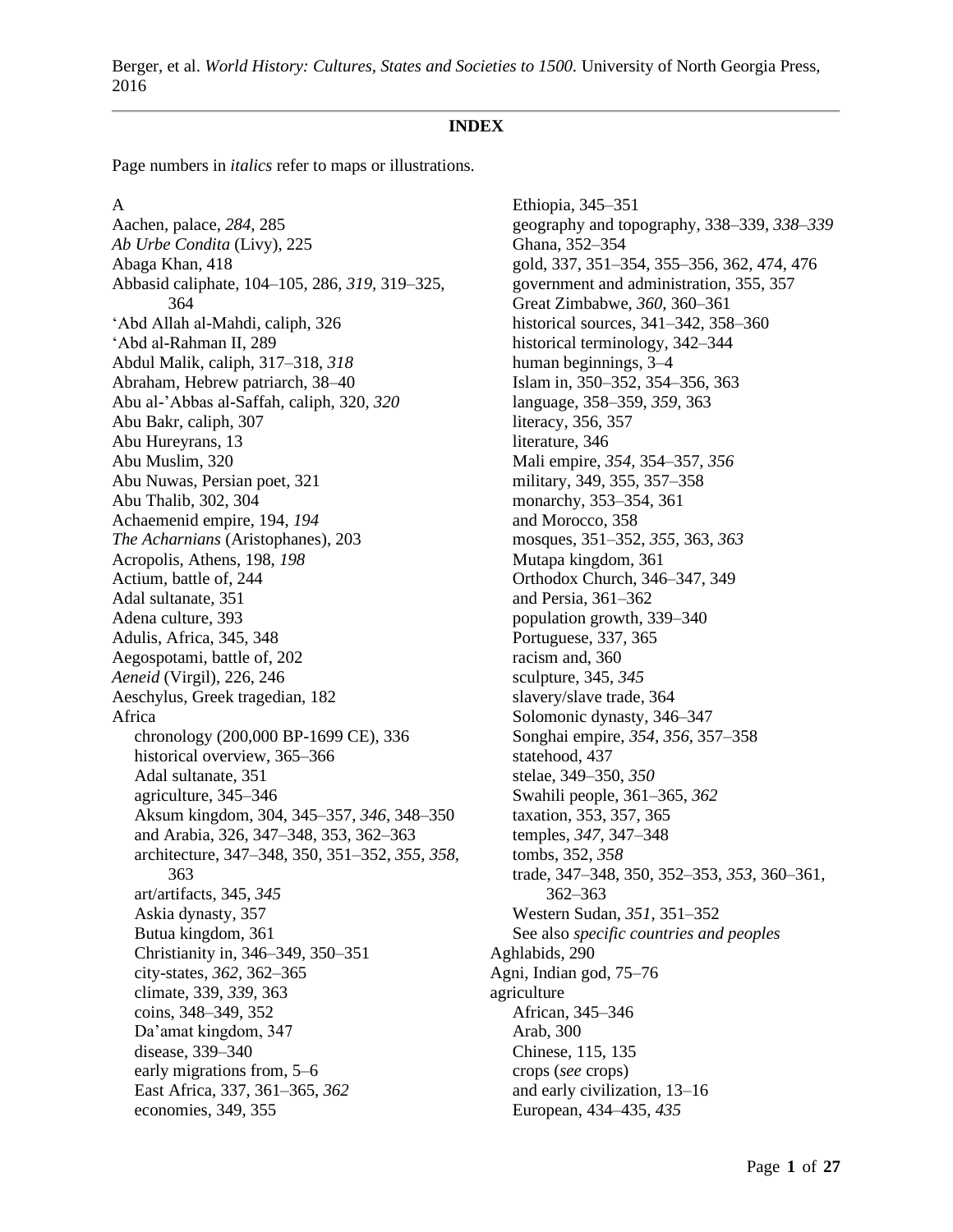Greek, 176–177 Indian, 73–74, 78 Japanese, 153 Mesoamerican, 372–373, 377 rise of, 12–13 three field system, 435 Agrippina the Younger, 249 Ahmad ibn Tulun, 324 Ahmose I, king of Egypt, 49 Aibak, Qutb-ud-din, sultan of Delhi, 106 'A'isha, 307, 312–313 Ajātashatru, king of Magadha, 81 *Ajax, Philoctetes* (Sophocles), 202–203 Ajnadayn, battle of, 308 Akhenaten, king of Egypt, 49, 52 Akkadian empire, 31–33, *32* Aksum kingdom, 304, 345–347, *346,* 348–350 Ala al-Din Muhammad, 410–411, *412* Aqsa Mosque, Jerusalem, 428 Alaric I, king of the Visigoths, 261 Albigensian Crusade, 458 alcohol, 463 Alcuin, 285 Alexander the Great, 53, 82, 87, *206,* 206–208 Alexandria, 211–213 Alexios I Komnenos, Byzantine emperor, 328, *443,* 444, 446 Alfred the Great, king of Wessex, 291 'Ali, caliph, 310, 312–314, 326 Almohads, 449 Almoravids, 448 Alp Arslan, sultan of the Seljuks, 443 alphabet Cyrillic, 292 Greek, 171–172, 185, *186* Phoenician, 171–172 Altaic language, 149 altars, *246,* 246–247, 375 Amana period, Egypt, 52–53 Americas chronology (18,000 BCE-1471 CE), 368 agriculture, 372–373, 377 Anasazi culture, 378, 390–391 archaeological sites, *380,* 381, 392 art/artifacts, 373, 377, 384, *384,* 386, *386,* 393 Aztecs, 369, 379–380 burial mounds, 393–394, *394* calendrics, 376–377 Chavín de Huantar, 381, 382–383, *383* Chimu culture, 385–386 early settlements, 372–373, 380

European diseases carried to, 370 fishing, 382, 391–392 historical overview, 395 historical sources, 370 Hopewell culture, 393 Huari culture, 385, *385* hunting, 392–393, 395 Incas, 387–389, *388* kinship system, 374, 384, 387–388 Machu Picchu, *389,* 389–390 maize, 369, 372, 390 Mayas, 376–377 Moche culture, 383–384 mythology, 375, 383 Nazca culture, 386 Norte Chico, 381–382 Olmecs, *373,* 373–376 Paleo-Eskimos, 395 Paleo-Indians, 392–393 pithouses, 390 pottery, 373, 381, 384, *384,* 386 prehistory, 7–8, 372 pueblos, 390–391, *391* religion, 383–384, 388 sacrifice, 369–370, 380, 384 slavery/slave trade, 364 Spanish in, 369, 379 stone sculpture, 373–375, *375* temples, 380, 382–384, 388 Tiwanaku culture, 387 Toltecs, 377–378 trade, 374, 377, 378, 394 warfare, 378 women, 389 See also *specific countries and peoples* Ammianus Marcellinus, 225 'Amr, 309–310 Amu Darya, 401–402 An Lushan Rebellion, China, 156 Analects, 127–128, 137 Anasazi culture, 378, 390–391 Anatolia, 328, 422 ancestor worship, 121, 376, 388 al-Andalus, 280, 438 Andes, 380–381. See also *specific cultures and peoples* Andronikos Doukas, 443 Andronikos II Palaiologos, 468 animals bison, 392–393 camels, 300–301, 352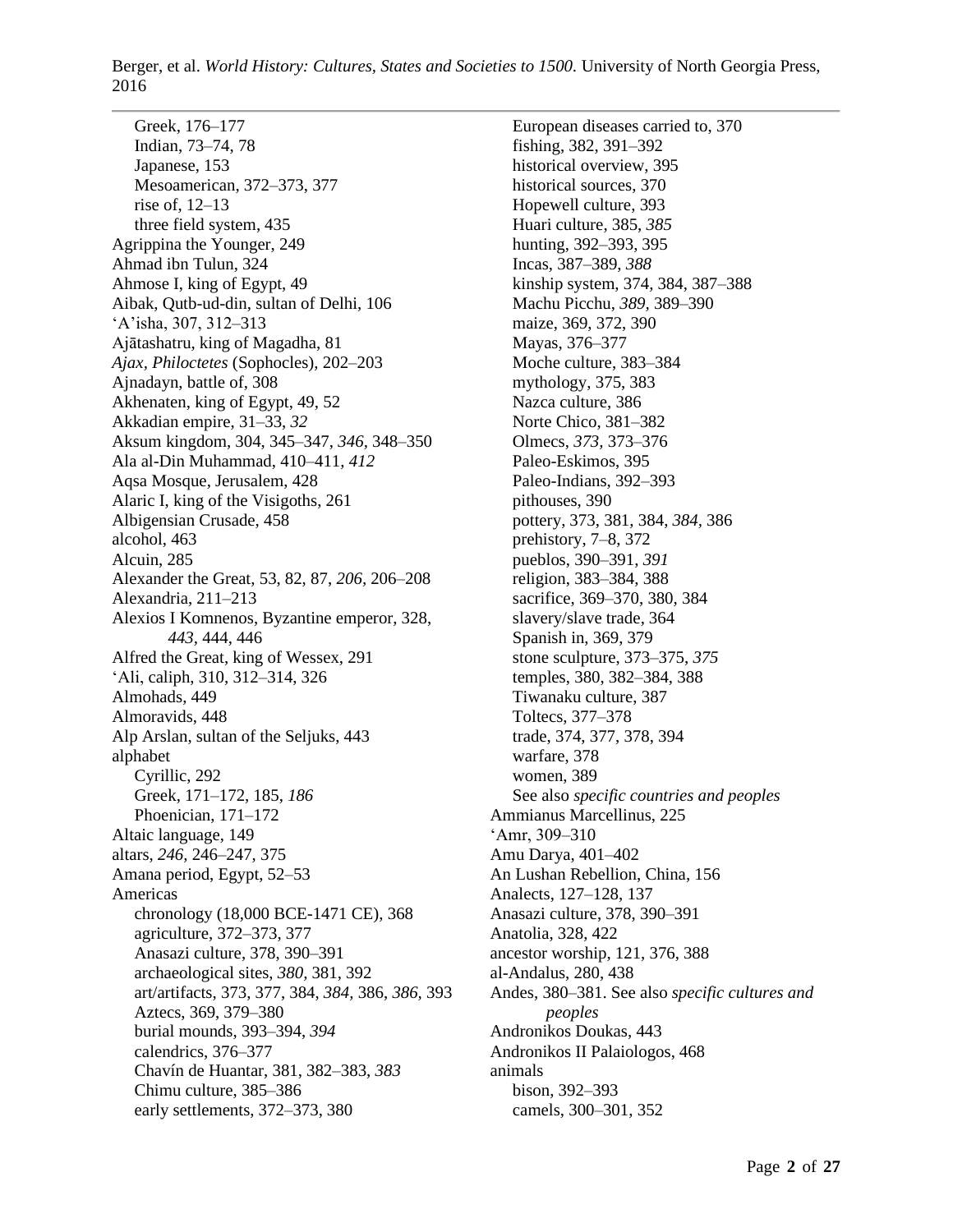cattle, 54–56, 74, 120 in cave paintings, 11, *11* domestication, 14, 17–18, 300 as early food sources, 7 elephants, 56, 81, 86, 87, 422 goats and sheep, 14, 18, 42, 55, 69 horses, *403–404,* 404–405, 432 llamas, 384 transport by, 300–301 Anna Porphyrogenita, 293 *Annals* (Tacitus), 224–225, 228 Antigonid dynasty, 209–210 Antioch, 446–447 Antiochus III the Great, 209 Antoninus Pius, emperor of Rome, 222–223 Antonius, Marcus, 211, 244 Anyang, China, 118–120, *119–120* Apollo, Greek god, 188 Apuleius, 226, 252–253, 256 al-Aqsa Mosque, Jerusalem, 428 Ara Pacis, Rome, *246,* 246–247 Arabia/Arabs and Africa, 326, 347–348, 353, 362–363 and Byzantium, 275, 292, 308, 315 and the Chinese, 405 development of Islamic civilization, 304–307 education, 321 and Egypt, *309,* 309–310, 324–325, 326 and Europe, 328–329, *445,* 445–447 governmental administration, 307, 312–313, 321, 333 Islam (*see* Islam) literature, 322 and the Mongols, 332–333, 417 and the Persians, 309, 320–322, 405 pre-Islamic, 299–302, *301* and Syria, 308–309, 315 taxation, 310, 318, *318* trade, 300, 321 women, 322–323 Arabian Peninsula, 299–301, 406 Arabization, 318 Aragon, 474 Arch of Titus, *251,* 252 Archaic period, Greece, 178, 185–187 Archidamian War, 200 Archimedes, Greek mathematician, 212, *212* architecture African, 347–348, 350, 351–352, *355, 358,* 363 Byzantium, 272–273, *273, 284,* 285 Gothic, 461

Greek, 211–212, *212* Renaissance, 472, *472* Arctic settlers, prehistory, 8 Arianism, 270, 273 aristocracy African, 363–364 Chinese, 122–124, 127, 143, 147 Greek, 190 Japanese, 155 Roman, 230–231 Aristogiton, 191 Aristophanes, Greek comedian, 203 Aristotle, 180, 212–213, 451 arithmetic. *See* mathematics/arithmetic Ark of the Covenant, 40, 345–346, *347* Armah, king of Axum, 304 armies. *See* militaries Arpinum, town, 238, 240 *Art of War* (Sun Tzŭ), 126–127 art/artifacts African, 345, *345* Andean, 384, *384,* 386, *386* Chinese, *112,* 112–113, 160, *160* Greek, 177, *177,* 187, *187,* 190, *190* Indian, *71–72,* 71–73, *99,* 100 Italian Renaissance, *472,* 472–474 Japanese, *152,* 153 Korean, 151, *151* Mesoamerican, 373, 377 Neolithic, *17,* 18 North American, 393 painting (*see* painting) pottery (*see* pottery) Artemis, Greek goddess, 188 Arthashastra (Kautilya), 87 artisans/craftsmen, 48, 71 Āryabhaṭa, Indian astronomer, 100 Aryans in India, *74,* 74–77, *76–77* Ashoka, Mauryan emperor, 64, 86–88 Asia agriculture and early civilization, 13–16 Central Asia (*see* Central Asia) East Asia (*see* East Asia) prehistory, 6 West Asia, 13–16 See also *specific countries and peoples* Asia Minor, 178, 194, 443–444, 446 Askia Daoud/Askia dynasty, 357 Askia Mohammad I, king of Songhai, 352, 357 Asklepios, Greek god, 189 Aspero site, Peru, 381, *382*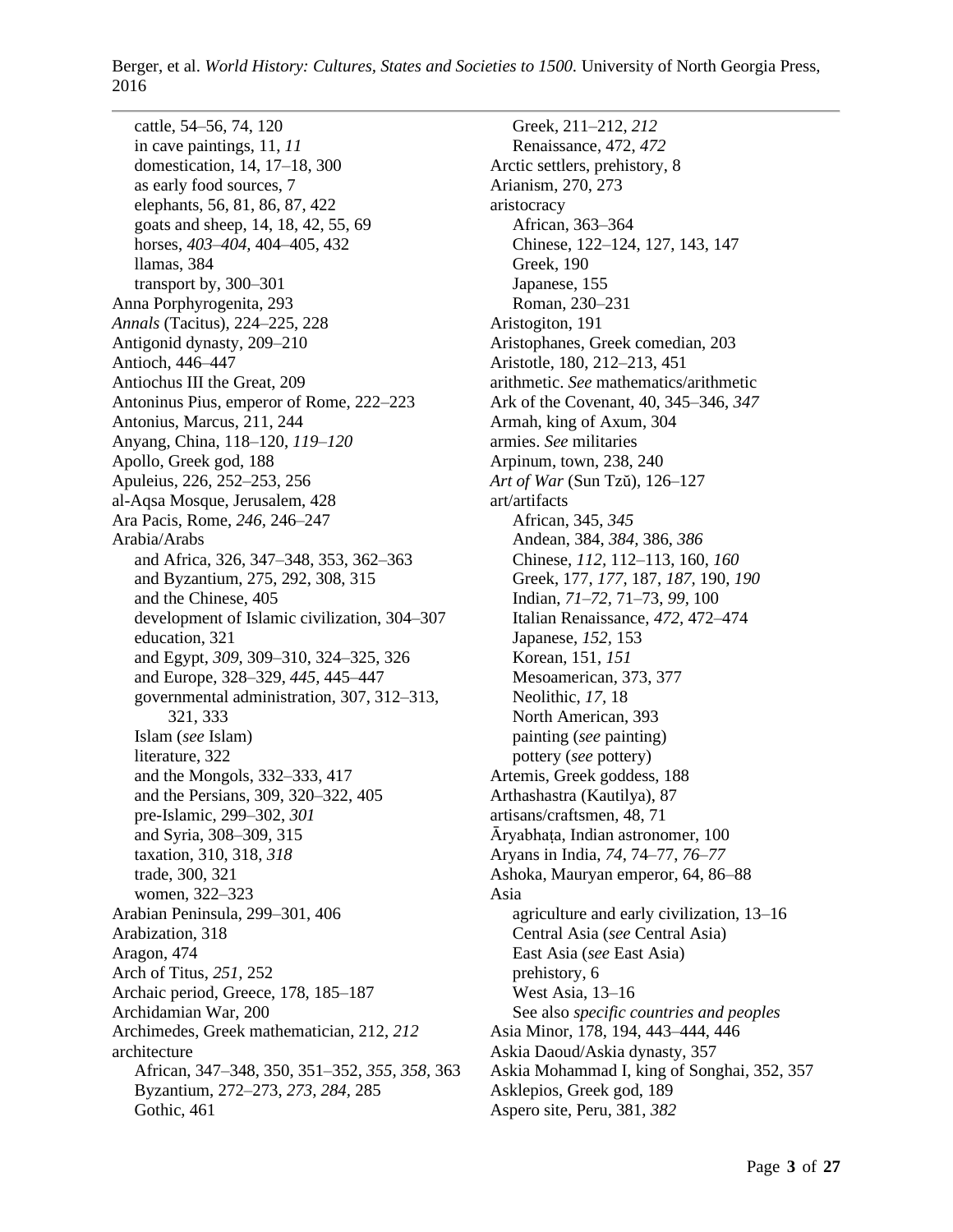Assyrian empire, 35–36, *36* astronomy, 100 Asuka-Nara period, 155–156 Aten, Egyptian god, 52, *53* Athena, Greek goddess, 188 Athens Athenian empire, *197,* 198–199 and the Delian League, 197–199 democracy, 190–192, *191–192,* 202 drama, 202–203 navy, 199, 202 oratory, 203 plague, 200 and Sicily, 201 and Sparta, 199–202 Attalid dynasty, 209–210 Attica, Greece, 177, 200–201 Audita tremendi, 454 Augustan age, 244–247 Augustine of Hippo, 226, *261,* 261–262 Augustus, Caesar (Octavian), 211, 230, 243–248, *244* Aurelian, emperor of Rome, 267 Australia, 7 Australopithecines, 4 Australopithecus, 10 Avars, 275 Avignon, 470 Aybak, sultan of Egypt, 331 Ayllu kinship system, 384, 387–388 Ayn Jalut, battle of, 333 Ayurveda, Indian medical science, 100 Ayyubid sultanate, *329,* 329–331 al-Azhar Mosque, Cairo, 326, *326,* 329 Aztecs, 369, 379–380

## B

Babylonian empire, 33–35 Badr, battle of, 305, *306* Baekje kingdom, 150–151, *151* Baghdad, 321–322, *322* al-Bakri, 353–354 Baldwin IV, king of Jerusalem, 330 Balkans, 275 ball courts, Toltec, 378 Bantu people, 358–360, 362 barbarians and Byzantium, 273–277, *274, 276* Germanic (*see* Germanic peoples) and the Roman empire, 262–263, 269–270, *270* Barbosa, Duarte, 337

barley, 12–13, 42, 55, 69, 176 Basil I, Byzantine emperor, 292 Basil II, Byzantine emperor, 292–293 Batu Khan, 414–415, 456 Bay of Bengal, 67 Baybars, 333 Bayezid I, sultan of the Ottoman empire, 422 Bayt al-Hikmah (House of Wisdom), 321, 323 beans, 372, 390 Bede, saint, 278 beer, 463 Belisarius, 273–274 Benedict Biscop, saint, 278 Berbers, 352, 353 Berengar I of Italy, 435 Beringia, 7–8 Berke Khan, 415, 418 *Bhagavad-Gita,* 96–97 Bible, 38–40, 253–255, 473–474 Bilali Bounama, 354 Bimbisara, king of Magadha, 81 Bindusara, Mauryan emperor, 8–87 bipedalism, 3–4 bison, 392–393 Bithynia, Roman province, 252–253 Black Death, 333, 466, *466* Blue Nile, river, 42, *43* Body of Civil Law, 273 Boniface VIII, pope, 469, *469* Book of the Dead, 51 Börte Üjin, Mongol queen, 407, 413 bourgeois, 434 bow and arrow, 393 Brahma, Hindu god, 97 Brahmanism, 80–81, 94 Brahmin, Hindu varna, 79–80, 84 Brihadisvara Temple, 103, *103* Britain Anglo-Saxon settlement, 277–278 Ireland, 278 Roman abandonment of, 277 as Roman province, 222, 261 Viking raids in, 289 *See also* England bronze, 118, 121, 123, *123,* 153 Bronze Age, 18, 178 Brown, Peter, 261–262 Brutus, Marcus Junius, 243 Bubonic plague, 466 Buddha (Siddhartha Gautama), 85–86 Buddhism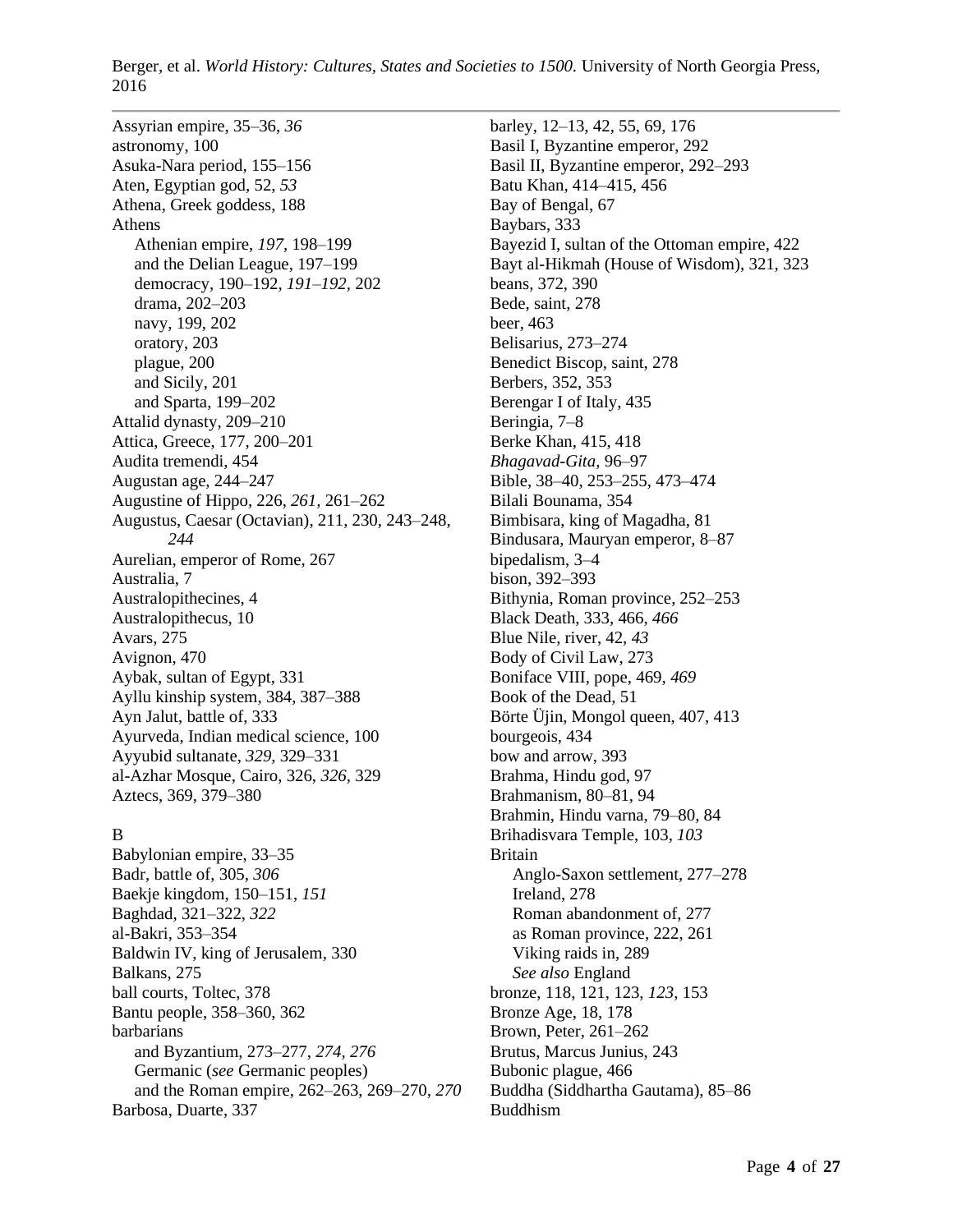in China, 127, 143–145, *144–145* in India, 85–86, 88, 93–94, *95* in Japan, 155–156 in Korea, 151 building(s) African stone, 360–361, 363 Americas, 377, 380, 390–391, *391* Byzantium, 272–273, *273,* 286 Chinese, 134 Egyptian, 45, 47–48 Greek, 198, 211–212 Roman, 246–247 Bulgaria/Bulgars, 275, 292, 454, 469 bureaucracy Chinese, 127, 136 Egyptian, 45 English, 447–448 Roman, 247–248, 258–259 burial burial mounds, 393–394, *394* Chinese, 112–113 Egyptian, 47–48, 50, 57 mummification, 47–48, 50, 388 *See also* tombs Butua kingdom, 361 Byzantine empire/Byzantium chronology (c. 500-1000 CE), 266–267 and the Arabs, 275, 292, 308, 315 architecture, 272–273, *273, 284,* 285 and Asia Minor, 443–444 and barbarian Europe, 273–277, *274, 276* Constantinople (*see* Constantinople) continuity and change in, 267–268, 275 cultural diversity, 293, *293* demography, 286 economy, 275 and the fourth Crusade, 454–455 Heraclian dynasty, 275 iconoclast controversy, 278–279 and the Jews, 273 Justinian dynasty, 271–274, *274* and the Kievan Rus, 292–293, *293* Komnenos dynasty, 450–451 law, 273 literacy, 275, 285–286, 292 Macedonian dynasty, 285–286, 292–293, *293* military, 272, 278, 280–281, 292, 443–444 Orthodox Church, 279–280, 292, 440 and Persia, 275 and the Sassanids, 275 territory losses, 275, *276,* 280

theme system, 278, 293–294, *294,* 443 and the Turks, 328, 443–444 women, 287

## C

Caesar, Gaius Julius, 211, 225, 233, 240, 241–243 Caesarion, 243 Caesaris, Julia, 241 Cahokia, Illinois, 393 Calakmul, Mexico, 376 calendars, 45, 304, 305, 376–377, 386 Caligula, emperor of Rome, *248,* 248–249 caliphate/caliph, 104–105 Camel, battle of the, 312, *313* camels, 300–301, 352 Canaan, 38, 39 Canary Islands, 475–476, *476* Cao, Cao, 141 Capetian dynasty, 448, 457 Capitoline Triad, 232–233, *233* cardinals, 469 Carolingian Renaissance, 284–285 Carrhae, battle of, 241 Carthage/Carthiginians, 235–237 cartography, 475, *476* caste system, 84 Castile, 474 castles, 431, *431–432, 438, 446,* 447, *448* Catalan Atlas, 356, *356* Çatalhöyük, 14–15, *15* Catalonia, 468 cathedrals, 272–273, *273,* 461, *462* Catholicism. *See* Roman Catholic Church Catilina, Lucius Sergius, 240 Cato the Elder, 224–225, *230* cattle, 54–56, 74, 120 Caucasus Mountains, 443 cave paintings, 10–11, *11* Central Asia, 466 chronology (1206 CE-1507 CE), 398, *398* overview, 423–424 as crossroads, 399 geography, *401,* 401–402 Islam in, 405–406 Mongol empire (*see* Mongols/Mongol empire) Sufism, 406 Timurid empire, *420–421,* 420–423 trade, 399, *399,* 405 Turkic migrations, 402–405 Centuriate Assembly, 230–231 ceramics, *166,* 167. *See also* pottery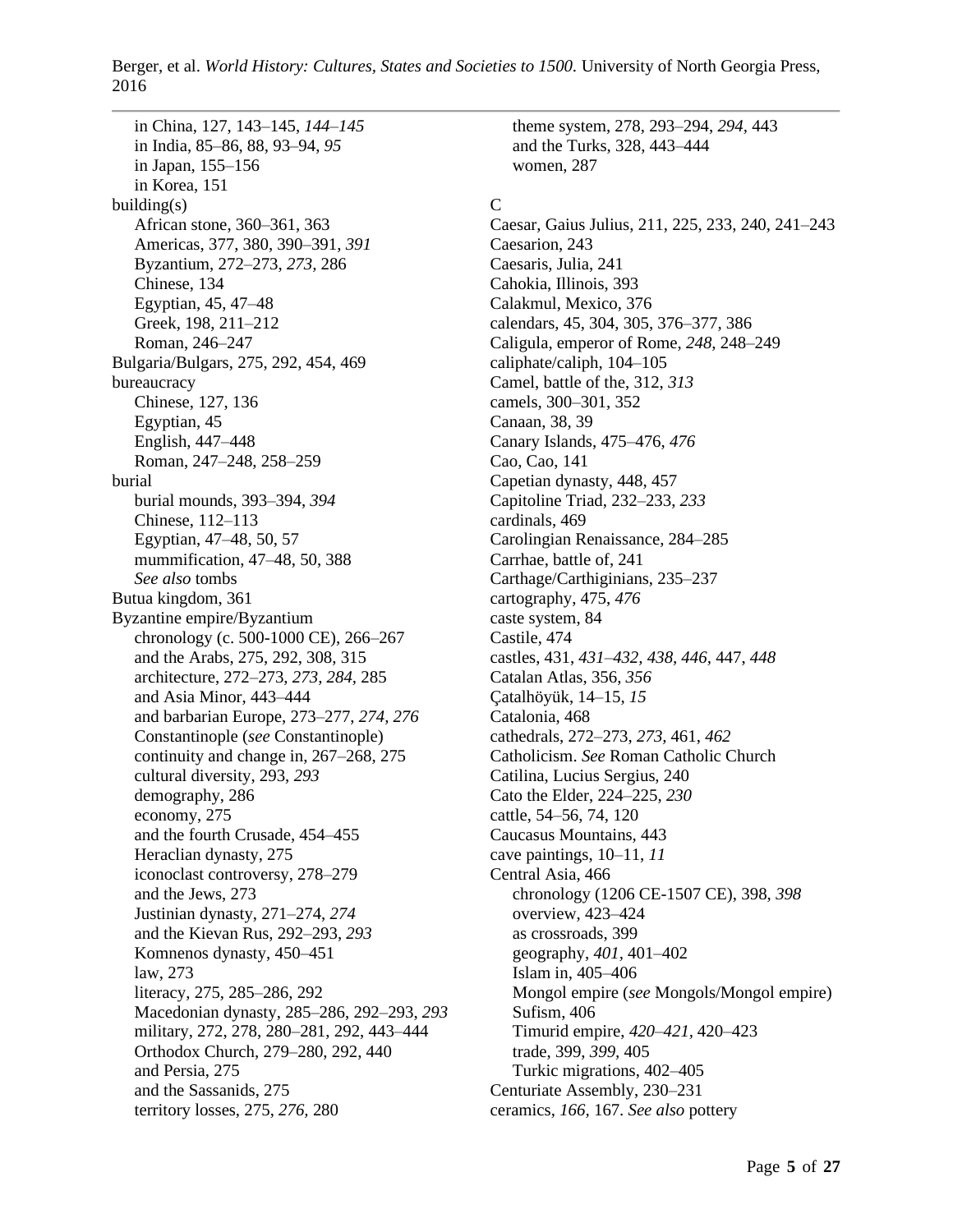Chaco Canyon, New Mexico, 391 Chaeronea, battle of, 206 Chagatai khanate, 413, *415,* 415–416 Champagne, 434 Chan Chan, Peru, 385–386 Chandragupta I, Gupta king, 98, *99* Chang'an, 136 Charlemagne/Carolingians, 267, 282–285, *283,* 287, *288* Charles the Bald, 287, 289 Charles V, king of France, 356 Charles VIII, king of France, 474 Chavín de Huantar, 381, 382–383, *383* Chiapas Highlands, Mexico, 373 Chichén, Yucatán, 378 Chigi vase, *187,* 187–188 children, 17–18, 46, 193–194, 339, 473 Chimu culture, 385–386 China chronology (8000 CE-1644 CE), 111–112 agriculture, 115, 135 An Lushan rebellion, 156 ancestor worship, 121 and the Arabs, 405 art/artifacts, *112,* 112–113, 160, *160* bronze-casting, 118, 121, 123, *123* Buddhism, 127, 143–145, *144–145* ceramics, *166,* 167 cities, 136 civil service, 133, 139, 147, 158, 161 colonization, 138–139 Confucius/Confucianism, 127–129, *128,* 137 Daoism, 127, 129–130, *130* economy, 123–124, 160 education, 137, 161 equal fields system, 147–148 footbinding, 162–163, *163* gender roles, *163,* 163–164 geography, 114–115 gods, 121 Great Wall, 134 Han dynasty, 134–139, *135, 141,* 141–142, 149–150 hegemony, 126 historical overview, 167–168 and Japan, 152, 155–156 Jin dynasty, 142, *142,* 158–159, 410 kinship feudalism, 123–124 and Korea, 146, 150–152 landlordism, 135 law, 148

Legalism, 132–133 literacy, 161–162, 164 literature, 126–128, 130 Longshan culture, 117, *118* Mandate of Heaven, 122, 137–138, 166 marriage, 137, 163–164 military, 124–127, 133–134, 140–141, 143, 146, 148 Ming dynasty, 168 monarchy, 127, 133, 137–138 and the Mongols, 164–167, *165,* 409–410, 413 Neo-Confucianism, 161 Neolithic cultures in, 116–118, *116–118* nobility, 122–124, 127, 143, 147 Northern and Southern dynasties, 142–143 oracles, 120–121, *121* painting, 160, *160* palaces, 119, *133,* 134 Period of Division, 140–143 poetry, 164 political/governmental administration, 122–124, 127, 134–138, 146–148 population, 136, 159–160 prehistory, 6–7 printing, 161–162, *162* Qin dynasty, 130–134, *131–133* Qin tomb excavation, *112,* 112–113 religion/philosophy, 121, 127–130, 143–145, 161 rice, 160 sculptures, *112,* 112–113 Shang dynasty, 116, *116,* 118–121, *119–120* Song dynasty, 157–164, *158–159,* 166 Sui dynasty, 142–143, *143* Tang dynasty, 146–149, *147,* 156, *157* Terracotta Warriors, sculpture, *112,* 112–113 textiles, 167 Three Kingdoms, 141, *141* tombs, *112,* 112–113, 119, *119* trade, 138–139, *139* urbanization, 160 warfare, 124–127, 133–134, 142 Warring States period, 124–127, *125, 132* weapons, 126, 162, *162* Wei dynasty, 141, *141,* 141–142 women, *163,* 163–164 writing system, 149 Wu dynasty, *141,* 141–142 Xia dynasty, 116, *116,* 118 Yangshao culture, 117, *118* Yuan dynasty, 164–167, 413, 466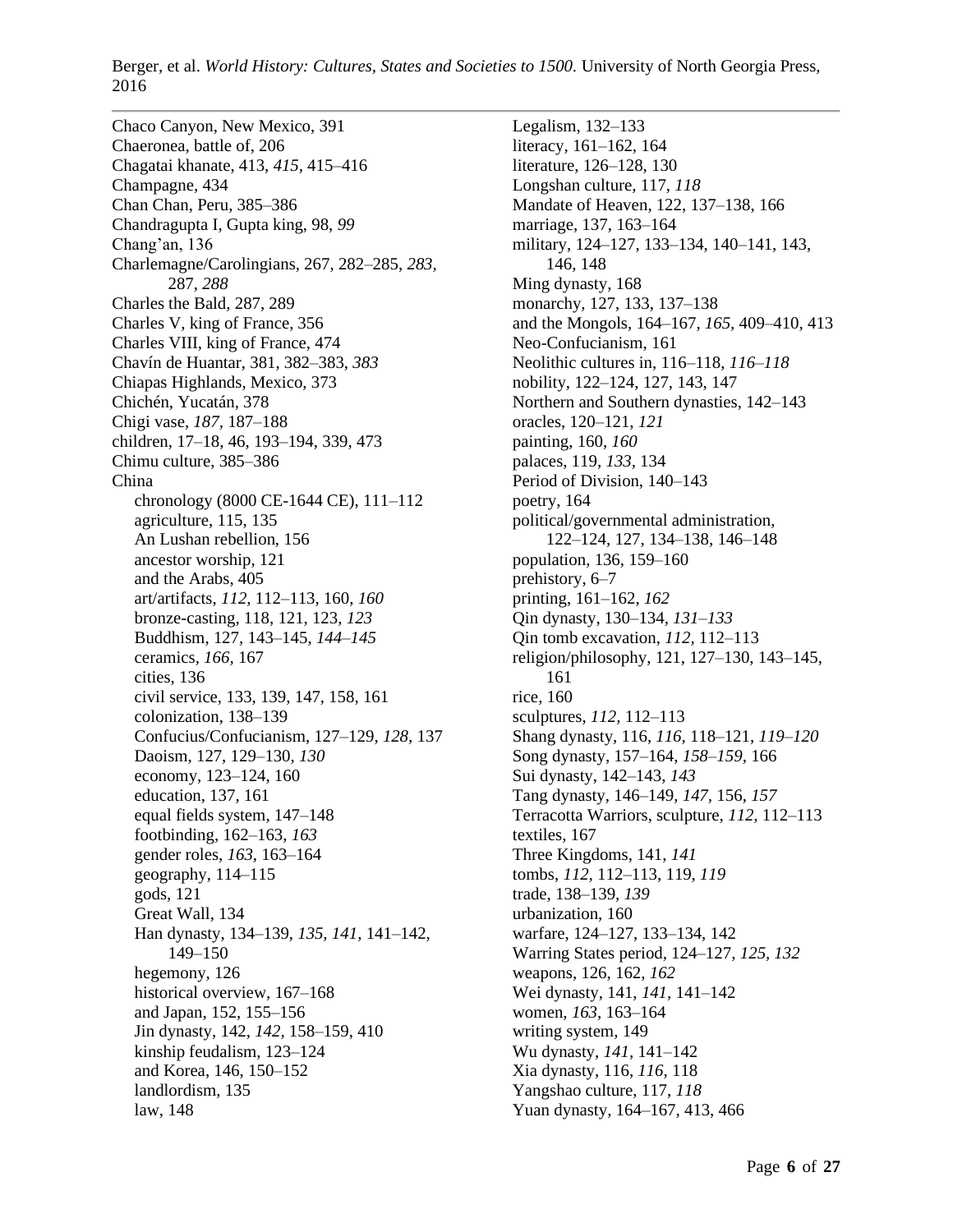Zhou dynasty and Western Zhou period, 116, *116,* 121–124, *124* Chola dynasty, 100, 102–103 Christianity in Africa, 346–349, 350–351 Arianism, 270 Bible, 38–40, 253–255 Christendom, 437–438, 457 Christian mission, 278 east-west schism, 440 Great Schism, 470–471 historical sources, 253–254 iconoclast controversy, 278–279, *279* Investiture controversy, 440–441 and Islam, 350–351, 428–429 Jewish roots, 38, 40, 41–42, 254 and the Roman empire, 247, 253–256, 259–260 and the Spanish states, 475 and statehood, 437 in western Europe, 271, 283, 439–440 and women, 255, 287 Chumash culture, 392 Church Daoist, 130 Jacobite Syrian, 310 Legalism, 132–133 Orthodox, 279–280, 292, 346–347, 349 Roman Catholic (*see* Roman Catholic Church) Church of Our Lady Mary of Zion (Aksum, Ethiopia), 346, *347* Cicero, Marcus Tullius, 240, 246 Cincinnatus, 217–218, *218,* 262 cities Chinese, 136 European, 464 Indian, 81–84 Mesoamerican, 377 Mesopotamian, 25, 27–28, 36 See also *specific cities* citizenship, 193–194, 198 city-states Greek, 175–177, *176–177,* 187–188, 190, 193 Sumerian, 26–29 Swahili, *362,* 362–365 civil service, 133, 139, 147, 158, 161 civilization, definition, 22–23 *De Civitate Dei Contra Paganos* (Augustine), 261 class Andean, 384, 387, 389 aristocracy (*see* aristocracy) development, 16

Egyptian, 45–46 Indian caste system, 84 Mesoamerican, 373 middle class, 434 Muslim, 319 Roman, 230–231 Classical Age of India. *See* Gupta empire Classical Greece, 178, 196–197 Claudius, emperor of Rome, 248–249, *249* Cleisthenes, 192 Clement V, pope, 469–470 Cleon, 200–201 Cleopatra, queen of Egypt, 211, *242,* 243–244 clergy. *See* priests Clermont, France, 328, 444 climate, 4–5, 12, 42, 116, 339, *339,* 363 clock-making, 462 Clovis culture, 392 Clovis I, king of the Franks, 271, 280 Clovis point, 8 Code of Hammurabi, *33,* 33–35 coffee, 346 coins African, 348–349, 352 of Alexander the Great, 207–208, *208* Arabic, 318, *318* of Caesar, 243, *243* Indian, *90,* 90–92, 98, *99* College of Cardinals, 469 colonization, 138–139, 178, 189–190 Colosseum, 268 Columbus, Christopher, 333, 476 commercialization, 160 commune, 434 Concordat of Worms, 441 *Confessions* (Augustine), 262 Conflict of the Orders, 230–231 Confucianism in China, 127–129, *128,* 137, *137* in Japan, 155 in Korea, 151 Constance, queen of Sicily, 457 Constantine the Great, 223, 259–260, 282–283 Constantine V, Byzantine emperor, 279 Constantinople Arab sieges of, 278 as capital city, 223, 260, 272 fall of, 468–469 fourth crusade and fall of, 442, 454–455 Latin empire, 455, *455* and the Ottomans, 469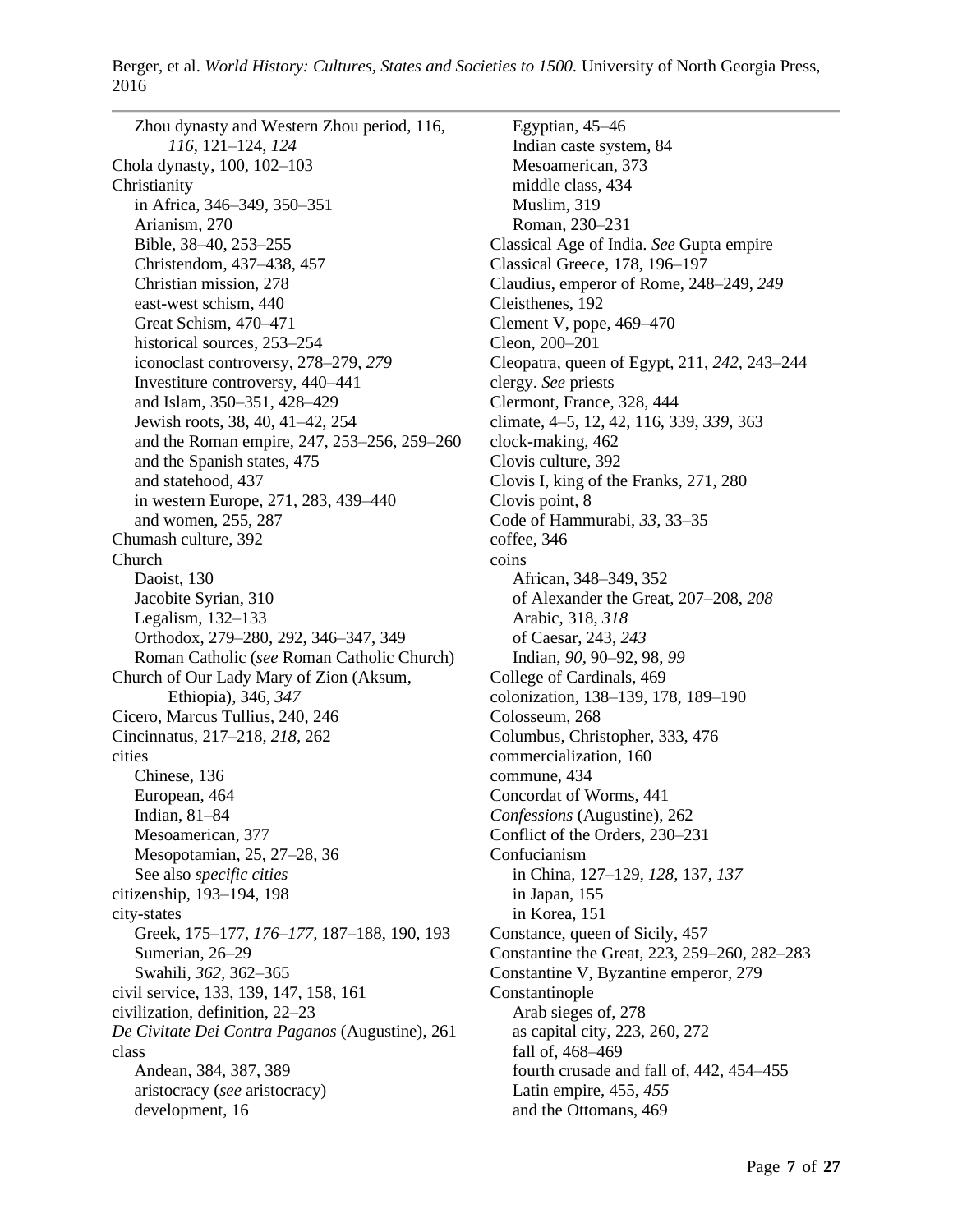patriarchs, 440 Constantius I, emperor of Rome, 258–259 Coricancha, temple, 388 Corinth/Corinthians, 175, 199, 201, 235–236 Coromandel Coast, 67 Cortés, Hernán, 369 Council of Constance, 471 Council of Nicaea, 260 craftsmen/artisans, 48, 71 Crassus, Marcus Licinius, 241 Crécy, battle of, *467,* 467–468 Crete, 178, 183–184, *184* Critias, 204 crops barley, 12–13, 42, 55, 69, 176 beans, 372, 390 coffee, 346 maize, 369, 372, 390 potatoes, 12, 372, 387, 390 rice (*see* rice) rye, 12–13 squash, 372, 390 and three field system, 435 wheat, 12–13, 42, 69, 176 Crusades first, 328, 428–429, 444–447 third, 449, *453,* 453–454 fourth, 454–455 seventh, 459–460 Crusader States, *445,* 446–447, 453 failure of, 460 Ctesiphon, 321 Cuicuilco site, Mexico, 377 Cumans, 443, 444 cuneiform, script, *29,* 29–30 Cunningham, Alexander, 62 Cup of Nestor, 171, *172* Cuzco, Peru, 388 Cyclical Theory of History, 297, 321, 334 Cyril and Methodius, saints, 292 Cyrus, king of Persia, 82, 194

## D

Da'amat, kingdom, 347 Damascus, 315 Daoism, 127, 129–130, *130,* 140 Darius I, king of Persia, 82, 194–195 Darius III, king of Persia, 207 Dark Ages, 178 David, king of Israel, 40 Debre Damo, monastery, 348, *348*

Deccan Plateau, 67 Decelean War, 200, 201–202 deffufas, 55, *55* Delhi sultanate, 106–107, *107* Delian League, 197–199 democracy, 190–192, *191–192,* 202 demography. *See* population and demography Denmark/Danes, 437, 449, 457, 467 desiccation, 42, 54 Desiderius Erasmus, 473, *473* dharma, 95–97 diaspora, 41, 364 diet, 10–11, 13, 15, 372, 463 Diocletian, emperor of Rome, 223, 257–259 Diodorus of Sicily, 225 Dionysus, Greek god, 188 disease, 339–340, 370, 464–465 divination, 120–121 Dolní Věstonice, 10 domestication of animals, 14, 17–18 Dominicans, 460 Domitian, emperor of Rome, 252 Domus Aurea, palace, 249 Donatello, 472, *472* Donation of Constantine, 282, 473 drama, 202–203, 245–246 Dublin, 433

# E

early humans, 5–9, *6* earthquakes, 115 East Africa, 337, 361–365, *362* East Asia climate and agriculture, 116 definition, 113 geography, 114–116, *115* plague, 466, *466* and the Tang dynasty, 149 See also *specific countries and peoples* Easter Island, 9 Eastern Cemetery, Kerma, 55 Eastern Orthodox Church, 279–280, 292, 440 economies African, 349, 355 Arab, 310 Byzantium, 275 Chinese, 123–124, 160 European, 291 Genoese, 476 Greek, 198–199 Indian, 78, 84, 88–89, 92–93, 108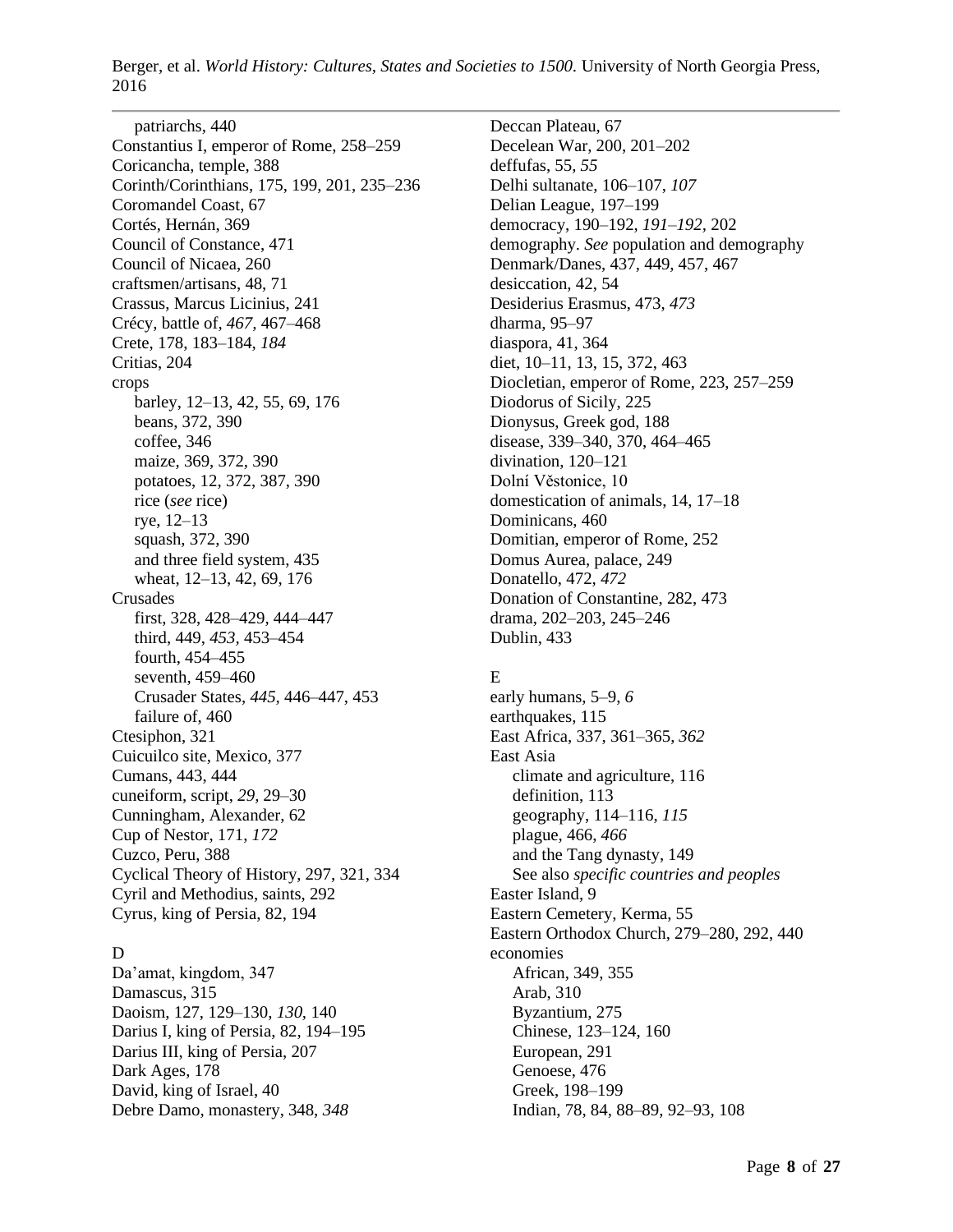Mesopotamian, 37 Mongol, 416, 419 Roman, *251,* 252, 257–258 Edessa, 446 Edict of Maximum Prices, 258 Edicts of Ashoka, *87,* 87–88, 98 education Arab, 321 Byzantium, 285–286 Chinese, 137, 161 European, 451 Frankish, 285 humanistic, 473 literacy (*see* literacy) Edward I, king of England, 458, 459 Edward III, king of England, 467, *467* Egypt chronology (c. 7000-30 BCE), 21–22 Amarna period, 52–53 and the Arabs, *309,* 309–310, 324–325, 326 decline of, 53 dynastic Egypt, 43–44, 45–47 legacy, 45, 53 Middle Kingdom, 45, 49 New Kingdom, 45, 49–53, *50* Nile's central role in, 42–43, *43* Old Kingdom, 45, 47–49 plague, 333 pyramids, 47–48, *48* religion, 50–52 and Rome, 222 unification of Upper and Lower Egypt, 44 writing system, 44–45 *Elements* (Euclid), 212 elephants, 56, 81, 86, 87, 422 empire, 32, 139 England/English bureaucracy, 447–448 Christian mission to, 278 civil war, 474 and France, 448, 457, 467–468, 474 literacy and literature, *277,* 278 Norman conquest of, 447 parliamentary government, 458 taxation, 291, 448, 458–459 environmental changes and challenges, 4–5, 42, 339–340 Epaminondas, 205 The Epic of Gilgamesh, 30–31, 182 Epirus, 455 Eratosthenes, Greek scientist, 211

Eretria, 194 Erlitou, China, 118–119 Etemenanki, ziggurat, 37 ethics and morality Buddhism, 85–86, 93–94 Confucianism, 128–129 Hebrew, 41 Ethiopia, 345–351 Etruria, 221, 234 Euclid, Greek mathematician, 212 Euphrates, river, 25–26 Eurasian Steppe, 401, *402* Euripides, Greek tragedian, 203 Europe early humans, 7 13th century, *456,* 456–459 14th century, *465,* 465–467 15th century, 474 Christianity, 470–471 eastern, 456, *456,* 468–469 and the modern world, 474 western (*see* Europe, western) Europe, western chronology (c. 500-1500 CE), 266–267, 426–428 historical overview, 476–477 age of invasions, 288–291 agriculture, 434–435, *435* and the Arabs, 328, *445,* 445–447 art and architecture, 461, 472, *472* Carolingian empire, 282–285, *283,* 287, *288* castles, 431, *431–432, 438, 446,* 447, *448* Christendom, 437–438, 457 Christianity, 271, 283 and the Church, 439–441 cultural revival, 284–285, 471–474 disease, 464–465 economy, 291 famine, 465–466 feudalism, 430–433 intellectual revolution, 451–453, *452* knighthood (*see* knighthood/knights) law, 452 literacy, *277,* 278, 284–285, 437 Merovingians, 280–281 Ottonian empire, 291, 435–437, *436* philosophy and education, 460–461 population and demography, 286, *463,* 463–466 post-Roman Germanic kingdoms, 269–271, *270, 274, 276,* 276–278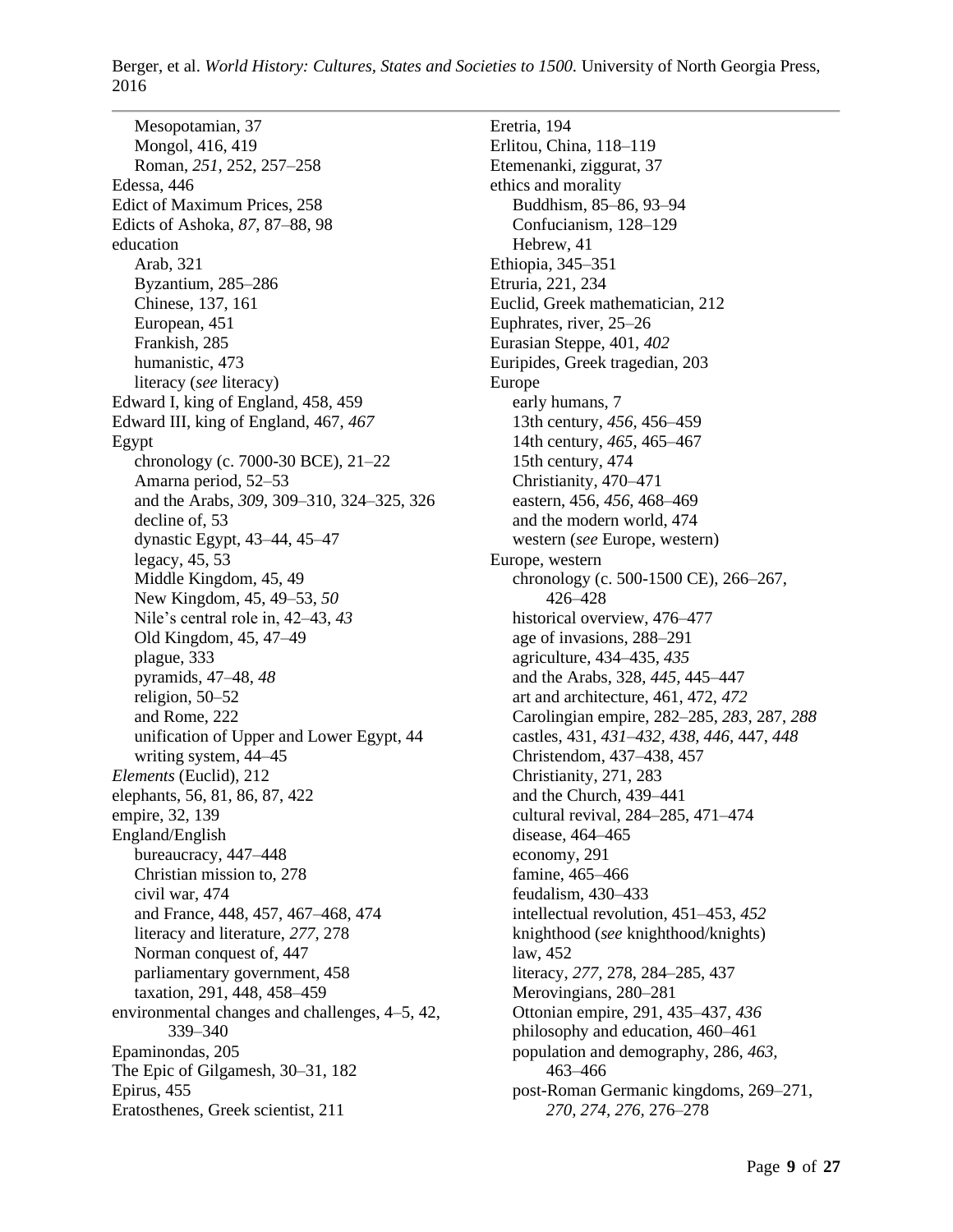science and technology, 461–462 social status, 467 statehood, 437 trade, 433–434, *434* universities, 452–453 urbanization, 433–434 women, 287, 464 See also *specific countries and peoples* Eusebius, 226 evolution. *See* prehistory Exchequer, 448 eyeglasses, 461–462, *462* Eynan site, Israel, 13 Ezana, king of Aksum, 348–349

#### F

family, 194 famine, 465–466 farming. *See* agriculture Fatima bint Muhammad, 310, 326 Fatimid caliphate, 325–327, 428–429, 446 Ferdinand II, king of Aragon, 476 Fertile Crescent, 13–16, *25,* 25–26 festivals, 189, 233 feudalism definition, 101 Chinese, 123–124 European, 430–433 Indian, 64, 100, 101–102 Japanese, 433 Saljuq, 433 Fiji, 8–9 Filioque controversy, 440 First Intermediate Period, Egypt, 49 First Peloponnesian War, 199 fishing, 382, 391–392 Five Good Emperors, Rome, 252 Flavian dynasty, 251–252 food, 7, 9–10, 17–19, 23, 73, 117. *See also* agriculture; hunting footbinding, 162–163, *163* Formative period, Mesoamerica, *373,* 373–376 fossils, 3–4, *4* Four Emperors, Rome, *250,* 250–251 Four Hundred, Council of, 202 France/French Capetian dynasty, 448 and England, 448, 457, 467–468, 474 and Italy, 474 and the papacy, 469–470 statehood, 430–431, 448

Francia/Franks Carolingian empire, 282–285, *283,* 287, *288* and the Catholic Church, 271, 281, 283–285 coronation of Charlemagne, 267, 282, *282* east, 430, 435–436 governmental administration, 281, 290 and the Magyars, 290–291 Merovingians, 280–281 military, 282 Ottonian empire, 291, 435–437, *436* west, 430–433 Franciscans, 460 Frederick Barbarossa, Holy Roman emperor, 449, 454 Frederick II, Holy Roman emperor, 457, 459 Frumentius, priest, 348–349 Fu Hao, Shang queen, 119

### G

Galba, Servius Sulpicius, emperor of Rome, 249–250 Galerius, emperor of Rome, 258–259 Ganges, river, 67, 77–78, 89 Gaugamela, battle of, 207 Gaul, 241, *242,* 271, 280 Gaykhatu Khan, 419 geld, 291 gender roles Andean, 389 Chinese, *163,* 163–164 Egyptian, 46–47, 51–52 Frankish, 287 Greek, 193–194 Indian, 75, 96 Neolithic, 11, 16–18 Genghis Khan (Temujin), 164–165, *407,* 407–413 Genoa/Genoese, 434, 446, 474–476 geography and topography Africa, 338–339, *338–339* Central Asia, *401,* 401–402 China, 114–115 East Asia, 114–116, *115* Greece, 175–178, *176–177, 195* India, 66–67, *67* Japan, 115, *115,* 152–153 Korea, *115,* 115–116, *150* Mesoamerica, 372 Middle East, 299, *299* Peru, 381–382, *382* geometry, 212 Gerbert of Aurillac, 451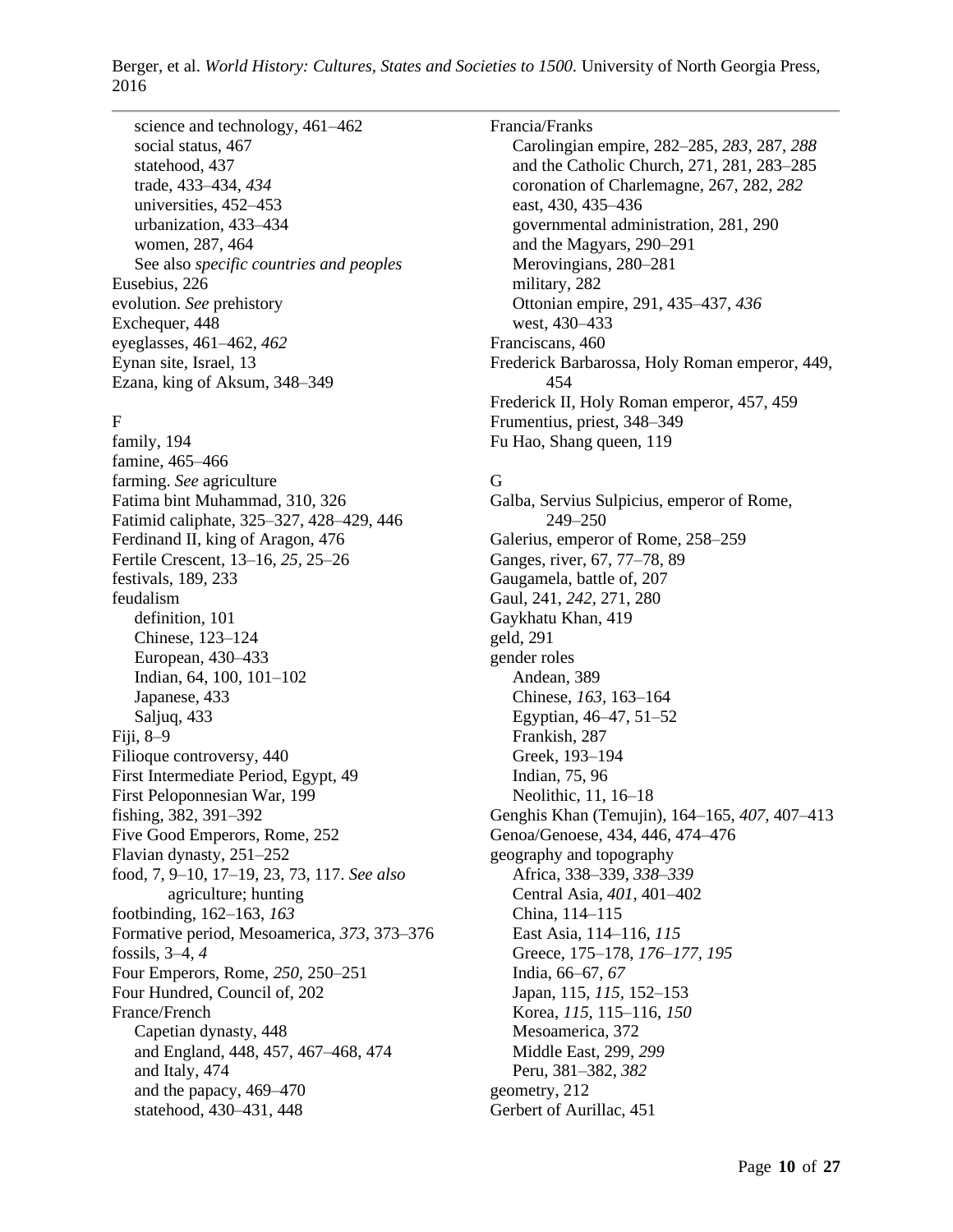Germanic peoples Franks (*see* Francia/Franks) Lombards, 274–275, 280 Norsemen/Vikings, 288–289, *290,* 291 Ostrogoths, 269–272, 274, 280 Roman influence on, 271 Saxons, 277–278, 281–282, 287, 291 Vandals, 269, 271, 273 Visigoths, 269–271, 280 Ghana, 352–354 Ghaznavid dynasty, *105,* 105–106 Ghurid empire, 106 Gibbon, Edward, 252 glacial periods, 4–5, 12 global warming, 4–5, 12 globalization, 93 The Glory of Kings (Kebra Nagast), 346 goats, 14, 18, 42, 55, 69 gods/goddesses Chinese, 121 Egyptian, 51–52 Greek, 188–189, *189* Indian, 75–76, 97, *97,* 103 Japanese, 155–156 Korean, 150 Mesoamerican, 370, 388 Roman, 232–234 See also *specific deities* Goguryeo kingdom, 149, 150–151, *151* gold in Africa, 337, 351–354, *353,* 355–356, *356* and inflation, 333, 474 Golden Age of India. *See* Gupta empire Golden Age of Islam, 321 *The Golden Ass* (Apuleius), 226 Golden Horde khanate, 413, *413,* 415, 418, 422 Gortyn Code, 181, *181* Gothic architecture, 461 government and administration. *See* political/governmental administration Gracchus, Gaius, 237–238 Gracchus, Tiberius Sempronius, 237–238 Grand Duchy of Moscow, 422 Great Bison Belt, *392,* 392–393 Great Hunt, 404 Great Mosque of Djenne, 351–352, *355* Great Mosque of Kilwa Kisiwani, 363, *363* Great Plains, *392,* 392–393 Great Pyramid of Giza, 48, *48* Great Schism, 470–471 Great Temple, Tenochtitlán, 380

Great Wall of China, 134 Great Ziggurat of Ur, 27, *27* Great Zimbabwe, *360,* 360–361 **Greece** chronology (c. 3300-146 BCE), 171 Achaemenid empire, 194, *194* agriculture, 176–177 Alexander's influence, 207–208 Archaic period, 178, 185–187 architecture, 211–212, *212* art/artifacts, 177, *177,* 187, *187,* 190, *190* Athens (*see* Athens) city-states, 175–177, *176–177,* 187–188, 190, 193 Classical period, 178, 196–197 colonization, 178, 189–190 cultural values, 172, 179–180, 183 Egyptian influence, 210 gender roles, 193–194 geography and topography, 175–178, *176–177, 195* Hellenistic kingdoms, 208–211, *209–210* helots, 193 historical overview, 171–172 historical periods, 178–179 historical sources, 179–182 hoplites, 187–188 law, 193–194 legacy, 213–214 literature, 179–180, 182–183, 213 Macedonian empire (*see* Macedon/Macedonia) Minoan civilization, 183–184, *184* Mycenaean, 178, 184–185 oracles, 189–190 palaces, 178, 183–184, *184–185* Peloponnesian War, 178, 199–202, *200–201* Persian Wars, 175, 194–196, *195* philosophy, 203, 212–213 pottery, 177, *177,* 181, *181,* 187, *187* religion, 188–189, *189* and Rome, 210, 235, 245–246 science, 212, *212* sculpture, 190, *190* silver, 177 Sparta, 176, 192–193, *192–193,* 199–202 temples, 188–189 trade, 183, 189–190 tyrants, 190–191 writing system, 171–172, *172,* 184, 185, *186* Gregory I, pope, 278 Gregory VII, pope, 440–441, *441,* 444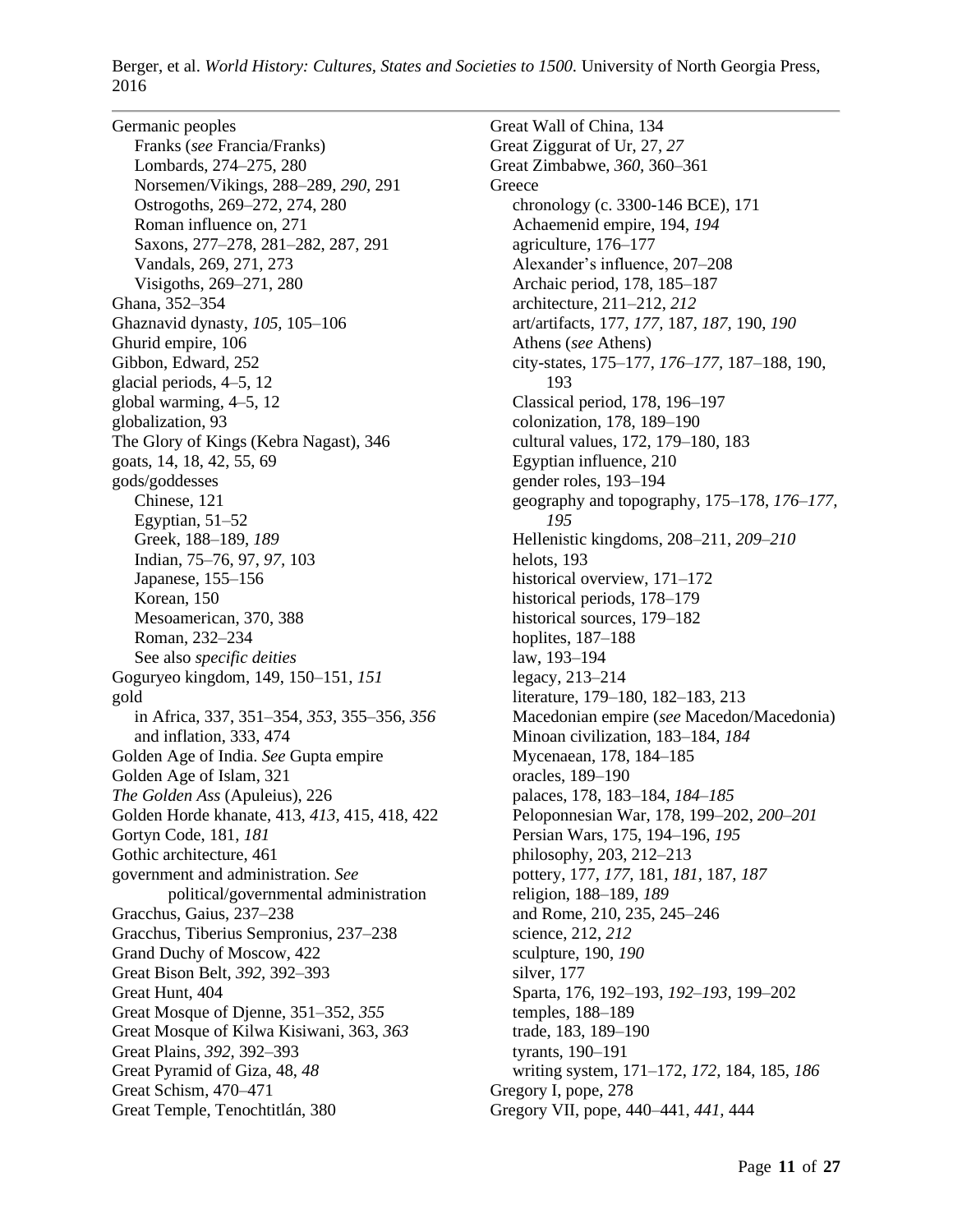Gregory VIII, pope, 454 Gregory XI, pope, 470 Guagamela, battle of, 207 guilds, 92 gunpowder, 162, *162,* 462, 468 Gupta empire, 64, *98,* 98–100 Guy de Lusignan, king of Jerusalem, 330 Güyük Khan, 414, *414*

## H

Hadrian, emperor of Rome, 222–223 Hagia Sophia, 272–273, *273,* 440 Haile Selassie I, emperor of Ethiopia, 347 Hajj, 304, 355–356, 357 al-Hajjaj, 317–318 al-Hakim, caliph, 326–327, *327* Hammurabi, king of Babylonia, 33–35 Han dynasty, 134–139, *135, 141,* 141–142, 149–150 Hannibal, Carthaginian general, 222 Harappan civilization, 62–63, *63, 68–69,* 68–73 Harmodius, 191 harpoons, 395 Harun al-Rashid, caliph, 321 Hasan, 314, *316* Hastings, battle of, 447 Hattin, battle of, *330,* 330–331, 454 Hawaii, 9 Hebrews, 38–42, 213, 252 *Hecuba* (Euripides), 203 hegemony, 126, *204,* 205 Hellenistic period, 178–179, 208–213 Henry I, king of England, 447–448 Henry I, king of Germany, 291 Henry II, king of England, *447,* 447–448 Henry III, Holy Roman emperor, 439 Henry III, king of Castile, 475 Henry IV, Holy Roman emperor, 441, *441* Henry V, king of England, 474 Henry VI, Holy Roman emperor, 457 Hera, Greek goddess, 188 Heraclius, Byzantine emperor, 275, 308 Hermes, Greek god, 188 Herodotus, 189, 190 hieroglyphs, 44–45, 184 Hijaz, Saudi Arabia, 299–301, *300* Himalayas, 67 Hindu Kush, 67 Hinduism, 95–97 Hipparchus, Greek astronomer, 191 Hippias, 191

Hippocratic corpus, 180 Hirohito, emperor of Japan, 152 *Histories* (Herodotus), 180 *Histories* (Polybius), 228 *History of Prophets and Kings* (al-Tabari), 322 *History of the English Church and People* (Bede), *277,* 278 Hohokam culture, 378 Holocene, 2, 5, 12, 13 Holy Roman empire civil war, 467 collapse of, 457 and the Habsburgs, 457 and the Investiture controversy, 440–441 Ottonian origins, 436 Homer, 172, 179, 182–183 hominids, 3–4 hominins, 4 *Homo erectus,* 5, 6, 9, 10 *Homo ergaster,* 6, 10 *Homo habilis,* 4, 5, 9, 10 *Homo neanderthalensis,* 5 *Homo sapiens,* 2, 5–6, 9, 10, 12 Hopewell culture, 393 hoplites, 187–188 Horace, 246 horses, *403–404,* 404–405, 432 House of Wisdom (Bayt al-Hikmah*),* 321, 323 Huaca de la Luna, temple, 383–384 Huaca del Sol, temple, 383–384 Huan, duke of Qi, 125–126 Huari culture, 385, *385* Huayna Capac, emperor of Incas, 388 Hudaybiyyah, treaty of, 306 Hugh Capet, king of France, 448 Hülegü Khan, 332–333, 413, *417,* 417–418 human origins. *See* prehistory humanism, 471–472 Humbert of Silva Candida, 440 Hundred Years' War, *467,* 467–468, 474 Hungary, 290, 437, 456 Huns, 262–263 hunting Arctic, 395 big game, 3, 10, 392 bison, 392–393 hunter-gatherers, 9–11 Husayn, 316, *317* Hyksos, 49–50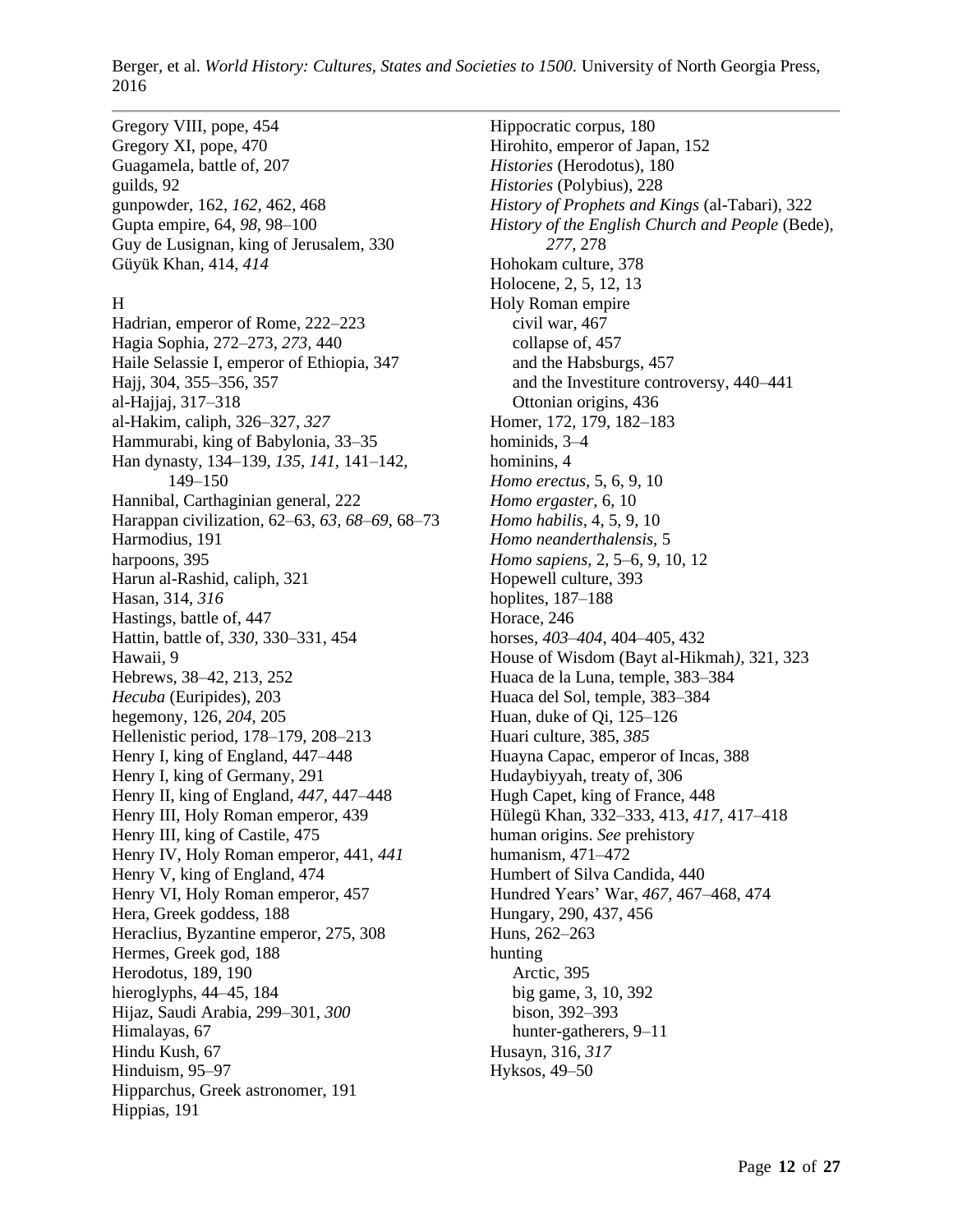#### I

Iberia, 438, 449, 474–476, *475* ali ibn al-Hassan Shirazi, sultan of Kilwa, 361–362 Ibn Ishaq, Arab author, 322 Ibn Khaldun, 296–297, 334 ali ibn Muhammad, 364 Ibn Tulun Mosque, Cairo, 325, *325* Ibn Zubayr, 316–317 Ice Age, 6, 12 iconoclast controversy, 278–279 *Iliad* (Homer), 172, 179, 182–183 Ilkhanid dynasty, 332–333 Ilkhans khanate, 417–420, *418* Imperial Confucianism, 137, *137* imperialism Chinese, 134, 137–138 Indian, 98–99 Japanese, 152, 154–155 Roman, 247–252 Inalchuq, 410–411 Incas, 387–389, *388* India chronology (2600 BCE-1526 CE), 62 Abbasid dynasty, 104–105 agriculture, 73–74, 78 art/artifacts, *71–72,* 71–73, *99,* 100 Aryans in, *74,* 74–77, *76–77* Brahmanism, 80–81, 94 Buddhism, 85–86, 88, 93–94, *95* caliphates, 104–105 caste system, 84 Chola dynasty, 100, 102–103 coins, *90,* 90–92, 98, *99* Delhi sultanate, 106–107, *107* dharma, 95–97 economy, 78, 84, 88–89, 92–93, 108 feudalism, 64, 100, 101–102 gender roles, 75, 96 geography, 66–67, *67* Ghaznavid dynasty, *105,* 105–106 Ghurid empire, 106 gods/goddesses, 75–76, 97, *97,* 103 guilds, 92 Gupta empire, 64, *98,* 98–100 Harappan civilization, 62–63, *63, 68–69,* 68–73 Hinduism, 95–97 historical overview, 63–65, 107–109 Islam in, 100–101, 103–107, *104* Kushan kingdom, *89,* 90–91, *91* language, 74, *76,* 76–77

literature, 73–74, 80, 96–97, 100 Magadha kingdom, 64, 81–84, *82–83* Maurya empire, 64, *86,* 86–89, 207, 208 medieval period, 64, 100–101 Nanda dynasty, 83, *83,* 86 and the Persians, 82, *83,* 107 Satavahana kingdom, 91, *91* seals, 71–73 Shunga dynasty, 89–90, *91* Tamil culture, 102 temples, *96,* 97, 103, *103* Timur in, 422 trade, 70, 84, 89, *92,* 92–93 and the Turks, 105 Umayyad dynasty, 104–105 urbanization, 70–72, 81, 84 varna social system, 78–80, 84 Vedas, texts, 73–75, 80 Vedic Age, early, 73–77, *74* Vedic Age, later, 77–81, *79* Indian Ocean, 92, *92,* 364 Indo-Gangetic Plain, 67 Indra, Indian god, 75 Indus, battle of the, 412, *412* Indus, river, 63, 66–67, 74 Indus Valley civilization, *68–69,* 68–73 Inju administrative system, 416 Innocent III, pope, 454, 457–458 Innocent IV, pope, 460 Inti, Incan god, 388 Investiture controversy, 440–441 Ionia, 194 Ireland, 278 Irene, Byzantine empress, 279 iron, 35, 56, 81, 153, 374, 432, 434–435 Isabella I, queen of Castile, 476 Ischia, 171, *172* Islam religion overview, 302–304, *303* in Africa, 350–352, 354–356, 363 Arabization, 318 in Central Asia, 405–406 and Christendom, 438 and Christianity, 350–351, 428–429 cultural roots, 299–302 expansion and opposition, 304–307, 310 Hadith, 303 Hajj, 304, 355–356, 357 in India, 100–101, 103–107, *104* Jihad, 308, 310 and the Mongols, 415, 418–419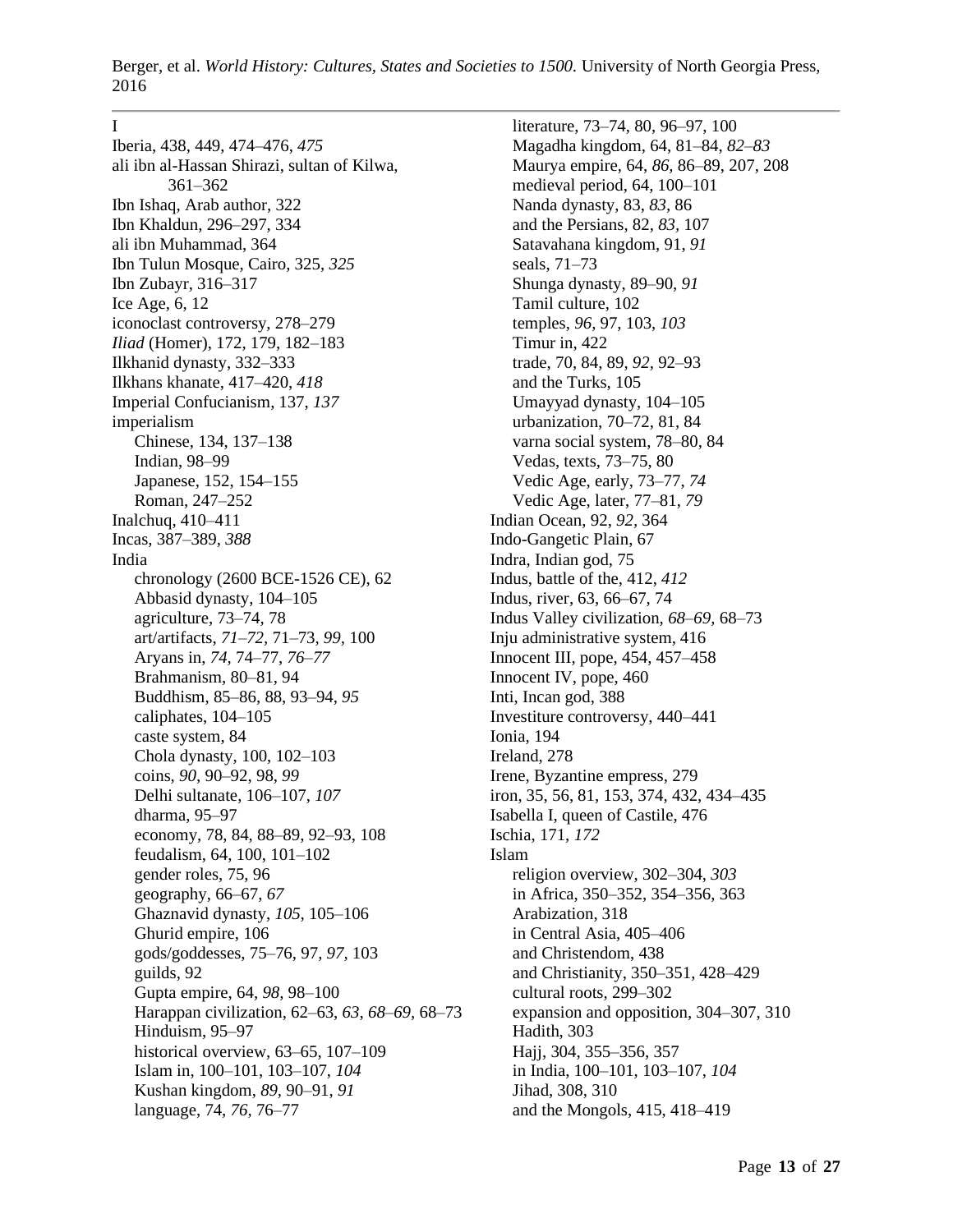mosques (*see* mosques) Muhammad and the origins of, 302 Mu'tazila, 323 Quran, 302–303 Shias, 312, 316 slavery in, *324,* 324–325 and statehood, 437 Sufism, 406 Sunna, 303 Sunnis, 312 Israelites/ancient Israel chronology (c. 1300-539 BCE), 21 kingship, 40–41 legacy, 41–42 religious history, 38–41 Issus, battle of, 206, *206* Isthmus, 175–176 Italian Renaissance, 471–474 Italy/Italians, *222,* 222–223, 434–435, 449, 471 Itzcóatl, emperor of Mexico, 380

# $\mathbf{I}$

Jacobite Syrian Church, 310 jade, 373, 374 Jalal al-Din Manguburnu, 412, *412* Jamukha, 398 Japan, 112, 115, *115, 152-154,* 152-156 Jebe, 399, 412 Jericho, 14, *14* Jerusalem Babylonian destruction of, 37 as capital city of the Israelites, 40 and the first Crusade, 428–429, 446–447 Islamic takeover, 459–460 Jesus Christ in, 444 Latin kingdom of, 328, 330 Roman conquest of, 252 and the third Crusade, 449, 454 *Jewish War* (Josephus), 225 Jews, 38–42, 213, 225, 252, 273, 446 Jiangzhai, China, 117 Jiankang Fu, China, 142–143, *143* Jihad, 308, 310 Jin dynasty, 142, *142,* 158–159, 410 John, king of England, 457 John I Tzimisces, Byzantine emperor, 292 John II Komnenos, Byzantine emperor, 450 John XII, pope, 435–436, 439 Jōmon period, 152–153 Jordan, river, 14, *14* Josephus, Flavius, 225

Juchi, Mongol prince, 413 Judaism and Christianity, 254–256 overview, 38–40 Jugurtha, king of Numidia, 238–239 Julian, emperor of Rome, 260 Julio-Claudian dynasty, 247–250 Juno, Roman goddess, 233, 234 Jupiter, Roman god, 232–233 Jurchen people, 410 Justinian I, Byzantine emperor, *272,* 272–273

# K

Ka'ba, 299–300, *303* Kālidāsa, Indian poet, 100 Kalmar Union, 467 Kanishka, king of Kushan, 64, *90,* 90–91 Kantō Plain, 115 Karbala, battle of, 316, *317* Karluks, 398–399 Kautilya, 87 Kazaks, 423 Kebarans, 13 Kebra Nagast, 346 Kerma, 54–56 Khadija, 302, 304 Kharijis, 312–313 Khitan people, 158 Khorasan, 402 Khosrow I, king of the Sassanids, 275 Khufu, king of Egypt, 48 Khwarezmian empire, 410–411, *411* Kiev, 289, 414 Kievan Rus, 292–293, *293,* 456 Kilimanjaro, Mount, 337, *337* Kilwa Kisiwani, Tanzania, 361–362 Kinai, Japan, 115 knighthood/knights overview, 431–432, *432* at Clermont, 444–445 in the Crusades, 428, *458* in Italy, 439 in Spain, 438 and tournaments, 464, *464* Knossos, palace, 183–184, *184–185* Korea, 112, *115,* 115–116, 146, 149-152, *150-151* Korean Peninsula, *115,* 115–116, 149 Koumbi Saleh, Ghana, 354 Kshatriya, Hindu varna, 79, 84 Kublai Khan, 166, *166,* 415, 417–418 Küchlüg, 398–399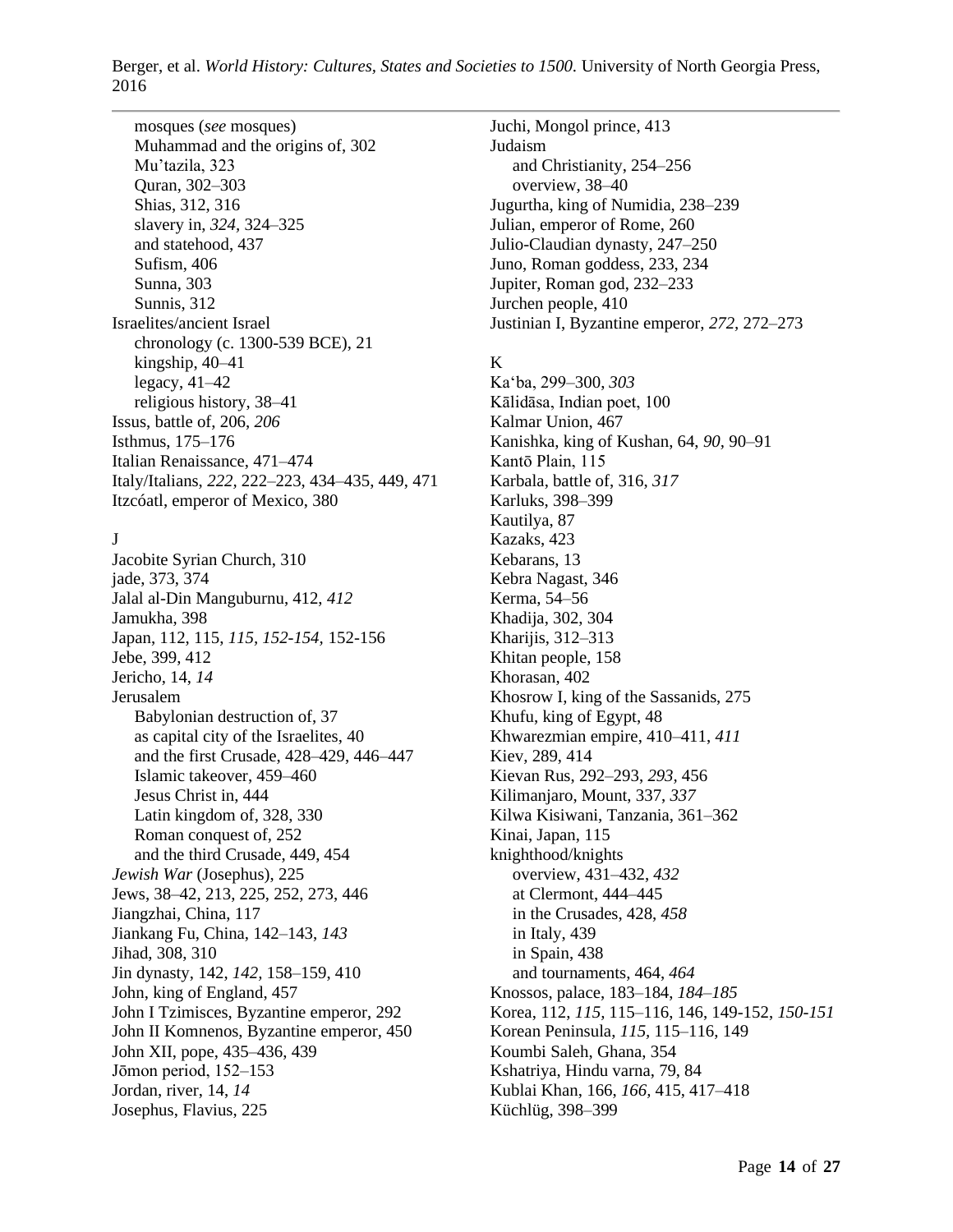Kumāradeva, Gupta queen, 98, *99* Kush kingdom, 56–57 Kushan kingdom, *89,* 90–91, *91*

## L

La Venta, Mexico, 374, 375 Lake Regillus, battle of, 234 landlordism, 135 language Altaic, 149 Bantu, 358–359, *359* Greek, 285, 286 Indo-European, *76,* 76–77 Korean, 149 Latin, 284 Sanskrit, 74, *76,* 76–77 Swahili, 363 Laozi, 130, 140 Lascaux Cave, 10–11, *11* Late Initial Period, Peru, 382 Late Period, Egypt, 53 Lateran, palace, 282 Latin Empire, 454–455, *455* Latin League, 234 law Babylonian, 33–35 Byzantium, 273 Chinese, 148 European, 452 Greek, 193–194 Islamic, 307 Japanese, 155 Mongol, 408 Roman, 231, 237–238 Legalism, 132–133 Legnano, battle of, 449 Leo Africanus, 357 Leo III, Byzantine emperor, 279 Leo III, pope, 267, 282 Leo IX, pope, 439 Leo the Mathematician, 286 Lepidus, Marcus Aemilius, 244 Leuctra, battle of, 205 Levant, 38, 446–447 Li Qingzhao, 164, *164* Li Yuan, 146 Liao dynasty, 158–159 Lighthouse of Alexandria, 211–212, *212* literacy Abbasid, 286 African, 356, 357

British, 278 Byzantium, 275, 285–286, 292 Chinese, 161–162, 164 European, *277,* 278, 284–285, 437 Frankish, 284–285 Muslim, 286 literature Arab, 322 Chinese, 126–128, 130 English, *277,* 278 Ethiopian, 346 European, 471–472 Greek, 179–180, 182–183, 213 Indian, 73–74, 80, 96–97, 100 Roman, 224–227, 245–246 Sumerian, 30–31 Lithuania, 457 Liu Bang, 134, 138 Liu Yuan, 142, 143 Livy, Titus Livius, 225, 229, 234 llamas, 384 Lodi, Treaty of, 474 Lombard League, 449 Lombards, 274–275, 280 London, 464 Longshan culture, 117, *118* Lothar I, 287 Louis VIII, king of France, 458 Louis IX, king of France, 331, 458, *458,* 459, 460 Louis the German, 287 Louis the Pious, 287 Lower Egypt, 43, 44, *46* Lower Nubia, 54, *54* Lucius Opimius, 238 Lucretia, 229 Luoyang, China, 146 Lysander, 202 Lysimachus, 209, 210 *Lysistrata* (Aristophanes), 203

### M

Macedonian dynasty, Byzantium, 292–293, *293* Macedonian Renaissance, 285–286 Macedon/Macedonia coins, 207–208, *208* and Greece, 175, 205–207 and India, 207, 208 legacy, 207–208 military, 206–207, *206–207* and Persia, 207 and Rome, 234–235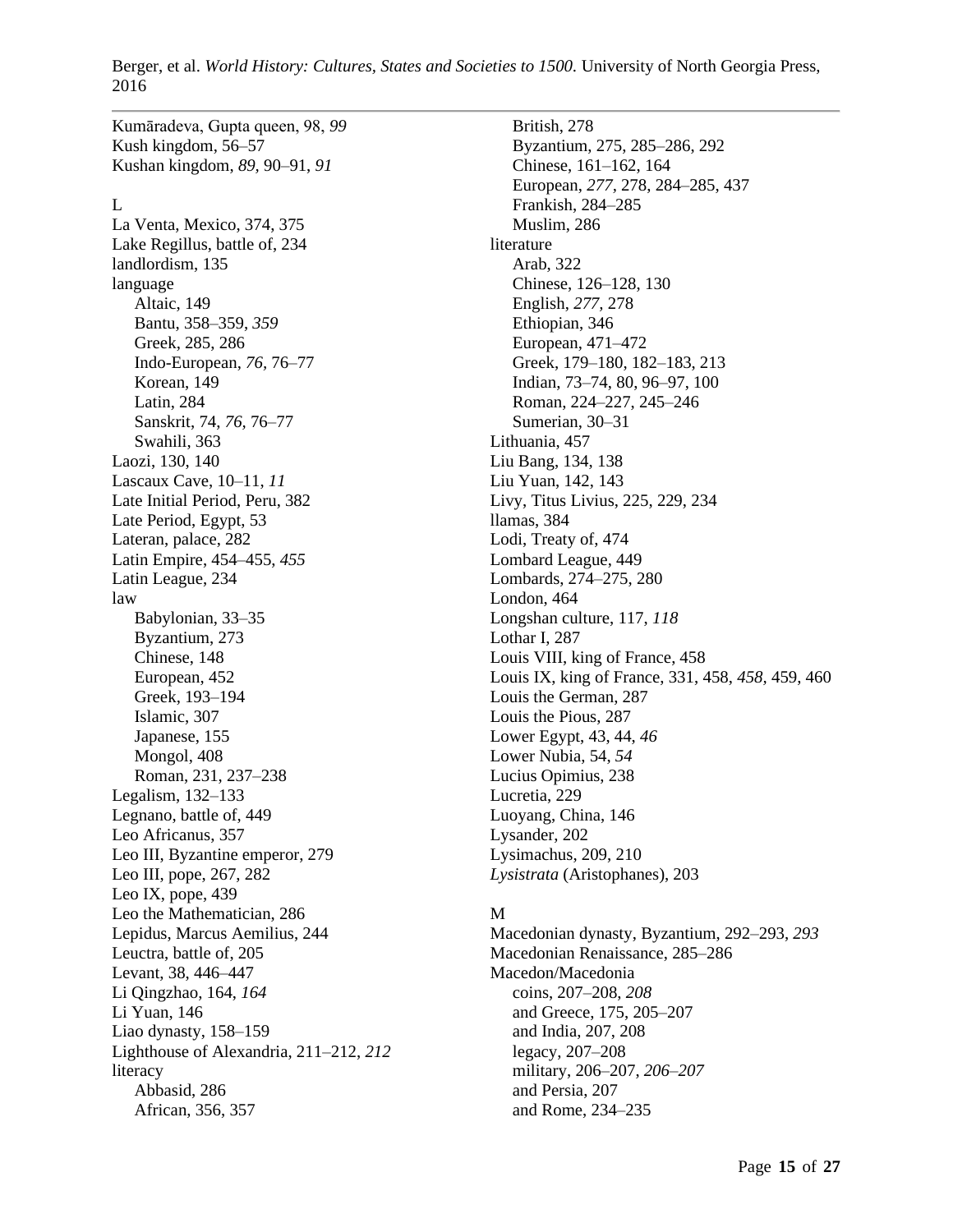unification under Philip II, *205,* 205–206 Machiavelli, Niccolò, 473, *473* Machu Picchu, *389,* 389–390 Magadha kingdom, 64, 81–84, *82–83* Magellan, Ferdinand, 337 magic, 362 Magna Carta, 458 Magnaura, 286 Magyars, 290–291, 435 Mahabharata, 96–97 Mahajanapadas, 82, *82* Mahayana Buddhism, 94, *95,* 143–145, *144–145* Mahmud Ghazan, ilkhan of the Mongols, 106, 419, *419* maize, 369, 372, 390 Makeda, queen of Sheba, 345–347, *346* Malabar Coast, 67 Malaria, 339 Mali empire, *354,* 354–357, *356* Malik al-Kamil Muhammad, sultan of Egypt and Syria, 459 Mallaha site, Israel, 13 Mamluk sultanate, 331–333, *332,* 415, 418 al-Ma'mun, caliph, 286, 323–324 Manchu people, 410 Manchuria, 146, 149–150, 410 Mandate of Heaven, 122, 137–138, 166 manipular legion, 234–235 Mansa Musa, 351, 355, *356,* 474, *476* al-Mansur, caliph, 321 al-Mansur 'Ali, 331–332 Manuel Chrysoloras, *471,* 472 Manuel I Komnenos, Byzantine emperor, *450,* 450–451 manuscripts, 28 Manzikert, battle of, 328, 443 mapmaking, 475, *476* Marathon, battle of, 194–195 maritime theory, 382 Marius, Gaius, *238,* 238–240 Marj Rahit, battle of, 317 marriage Alexander the Great and, 208 Aryan India, 75 Chinese, 137, 163–164 Egyptian, 47 Greek, 193–194 incestuous, 181–182, 211 Roman, 231 Sumerian, 30 Mars, Roman god, 233

Martel, Charles, 281 Marwan I, caliph, 317–318, *318* Marwan II, caliph, 320 Mask of Agamemnon, 185, *185* mathematics/arithmetic Egyptian, 45 Greek, 212 Indian, 100 Sumerian, 29–30 Maunch, Carl, 360 Maurya, Chandragupta, 64, 86–87 Maurya empire, 64, *86,* 86–89, 208 Maximian, emperor of Rome, 258–259 Maximinus Thrax, emperor of Rome, 256 Mayas, 376–377 Mayor of the Palace, 281 Mecca, 299–300, *303* medicine, 100, 452 Medina, 305–306 Mediterranean and Byzantium, 442, *442* and the Greeks, 175, 178, 190 and the Roman empire, 221, 228, 237 settlements and the agricultural revolution, 14–15 slave trade, 476 and Venice, 434 writing systems, 185–186, *186* Megara Hyblaea, 181 Mehrgarh site, Pakistan, 69, *69* Menelik I, king of Ethiopia, 346 Menes, king of Egypt, 44 Mentuhotep II, king of Egypt, 49 Meroe, 56–57 Meroitic, script, 54, 57 Merovech, king of the Franks, 280 Merovingians, 280–281 Mesoamerica, 371–376, *380*. See also *specific cultures and peoples* Mesopotamia chronology (c. 10,000-539 BCE), 21 Akkadian empire, 31–33 Assyrian empire, 35–36, *36* Babylonian empire, 33–35 legacy, 37–38 Neo-Babylonian empire, 37 Sumer (*see* Sumer/Sumerians) Messenia, Greece, 176, 193 metalworking, 153 *Metamorphoses* (Apuleius), 226, 253, 256 Mexica, 379–380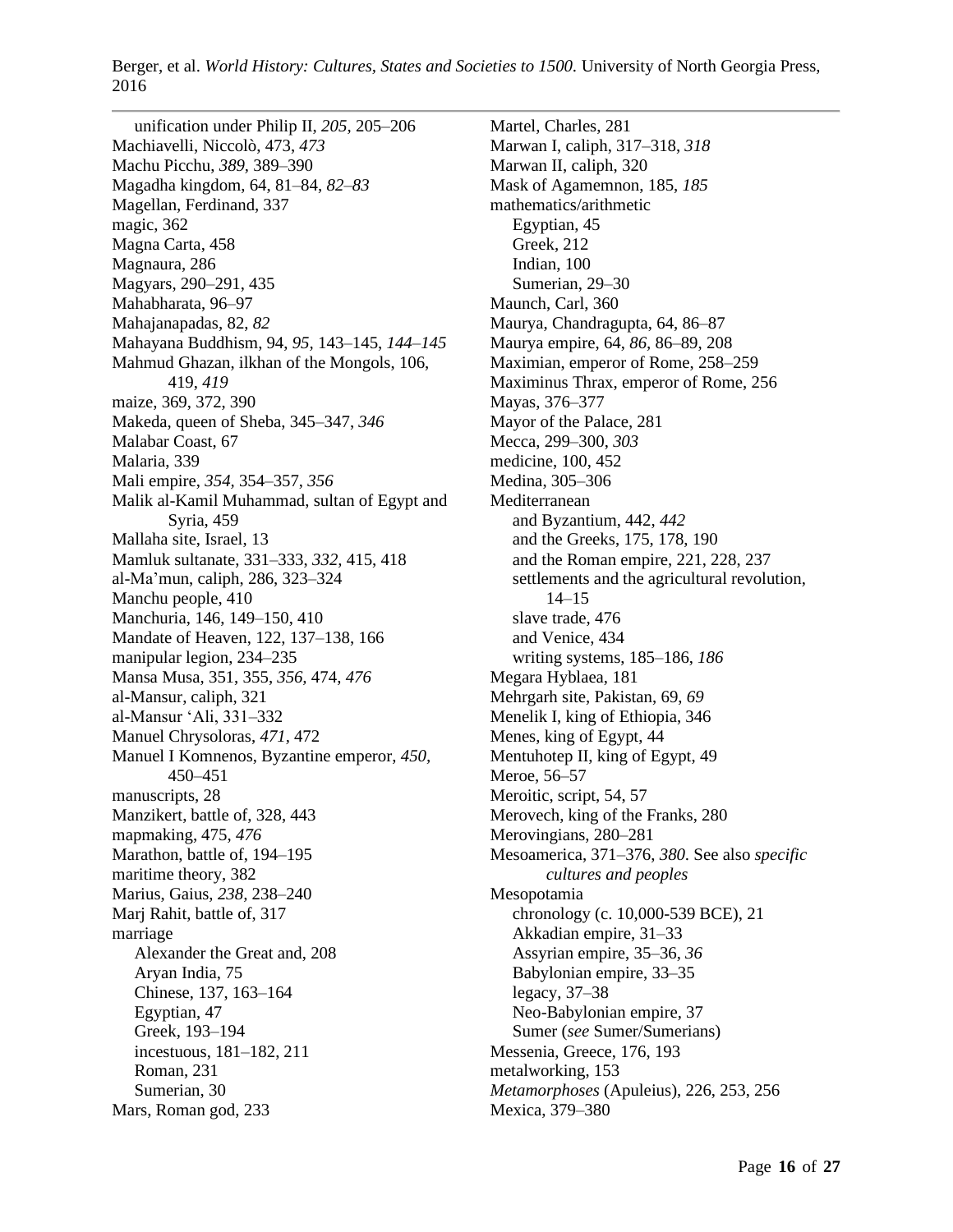Micheon of Goguryeo, 150 middle class, 434 Middle East Crusades (*see* Crusades) Fertile Crescent, 13–16, *25,* 25–26 geography, 299, *299* Hellenization, 208 Islam (*see* Islam) unification under Islam, 329 See *specific countries and peoples* Middle Kingdom, Egypt, 49 migrations early humans, 5–9, *6* Indo-European, 76, *76* Turkic, 402–405 militaries African, 349, 355, 357–358 Andean, 388–389 Assyrian, 35 Byzantium, 272, 278, 280–281, 292, 443–444 Chinese, 124–127, 133–134, 140–141, 143, 146, 148 English, *467,* 467–468 equipment, 431–432 European knighthood (*see* knighthood/knights) Frankish, 282 Greek, 187–188, 193 Indian, 87, 106 Korean, 150, 152 Macedonian, 206–207, *206–207* Mongol, 409–410 Muslim, 307–310 Roman empire, 251–252, 259–260, *260* Roman republic, 233–237, *234–236,* 238–240, *239, 242,* 242–243 tactics/techniques, 212, 234–235, 358, 404–405, 467–468, 474 technology, 462, 468, 474 terrorism, 423 Theban, 205, *205* under Timur, 421–422 warfare (*see* warfare) warrior aristocracy, 271, 286–287, 432 Minerva, Roman goddess, 233 Ming dynasty, 168 mining, 18 Minoans, 183–184 Miocene epoch, 4 missionaries, 278, 406 Mississippi, river, 393–394 Mithridates VI Eupator, king of Pontus, 239–240

Moche culture, 383–384 Mohbi, battle of, 456 Mohenjo-Daro site, Pakistan, *70,* 70–72 monarchy African, 353–354, 361 Chinese, 127, 133, 137–138 Frankish, 281 Hebrew, 40–41 Japanese, 152, 154–155 Mayan, 376 Mesopotamian, 31, 36 pharaonic Egypt, 45–47 Roman, 224, 229–230 Sumerian, 26–27 Turkic, 403 See also *specific monarchs* monasticism, 86, 278, 287, 348 Möngke Khan, 332, *414,* 414–415, 417 Mongolia/Mongols Abbasid slaughter by, 332–333, 417 Chagatai khanate, 413, *415,* 415–416 and China, 164–167, *165,* 409–410, 413 decline of, 415 and eastern Europe, 456, *456* expansion, 408–412, *409* fusion with the Turks, 416–417 Golden Horde khanate, 413, *413,* 415, 418, 422 governmental administration, 416 Ilkhans khanate, 417–420, *418* and Islam, 415, 418–419 Khwarezmia conquest, 410–411, *411* law, 408 military, 409–410 and Persia, 413, 420 Qara Khitai conquest, 398–399 and Russia, 413–414 succession, 412–415, *413* trade, 419–420 and the Turks, 406–408 unification, *398,* 407–408 Monks Mound, Illinois, 393–394, *394* monotheism, 38, 40, 41, 49, 52 Monte Verde, Chile, 7–8, *8* Montgisard, battle of, 330 monuments, 32, 259, *259,* 349–350, *350,* 375 Moorehead phase, Cahokia, 393–394 morality and ethics Buddhism, 85–86, 93–94 Confucianism, 128–129 Hebrew, 41 Morocco/Moroccans, 358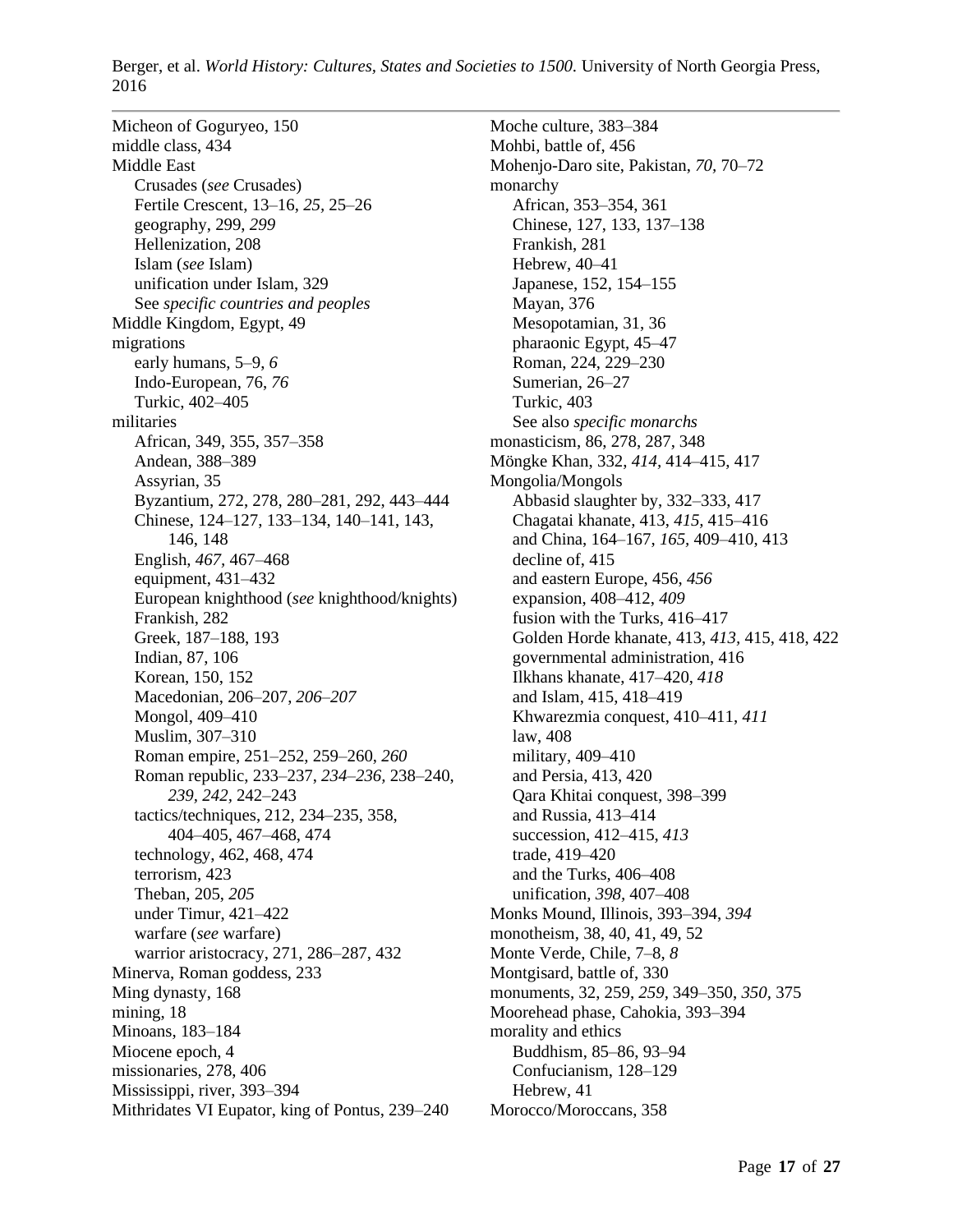#### mosques

in Africa, 351–352, *355,* 363, *363* in Arabia, 305, *305* in Egypt, 324–325, *325,* 326 Mounded Tomb period, 154–155 Mrimba of Kilwa Kisiwani, 361–362 Mu'awiya, caliph, 309, 313, 314–315 Muhammad, 103–104, 302–307, *311,* 322 Muhammad ad-Darazi, 327 Muhammad of Ghor, 106 al-Mu'izz, caliph, 326 mummification, 47–48, 50, 388 *al-Muqaddimah* (Ibn Khaldun), 296–297 muruwah, 301–302 Muscovy, 422 music, 31 Muslims/Muslim religion. *See* Islam Mutapa kingdom, 361 al-Mu'tasim, caliph, 324 Mu'tazila, 323 mythology Greek, 182–183 Mesoamerican, 375, 383 Roman, 228–229, *229*

#### N

Nahavand, battle of, 309 Naimans, 398 al-Najashi Ashama Ibn Abjar, king of Aksum, 350 Nanda dynasty, 83, *83,* 86 Napata, 56 Narmer, king of Egypt, 44 Nasir-ud-Din Mahmud Shah Tughluq, 422 Natufians, 13, *13* naval power, 199, 202, 434, 468 navigation, 475, *476* Nazca culture, 386 Neanderthals, 5 Nebuchadnezzar II, king of Babylonia, 37 Neo-Babylonian empire, 37 Neo-Confucianism, 161 Neolithic era agricultural revolution, 12–16 in China, 116–118, *116–118* definition, 2 developments, 16 role of women, 11, 17–18 Nero, emperor of Rome, *249,* 249–250, 252 New Kingdom, Egypt, 49–53, *50* New Stone Age. *See* Neolithic era New Zealand, 9

Niane, Djibril Tamsir, 354 Nicaea, 455 Nicene empire, 455 Nigeria, 345, *345* Nile, river, 42–43, *43,* 53–55 Nizam al-Mulk, 446 Nizaris, 446 nobility. *See* aristocracy Nok culture, 345, *345* nomadic pastoralism, 403–404 Normans, 439, 447 Norsemen/Vikings, 288–289, *290,* 291, 293, 433 Norte Chico, Chile, 381–382 North America, 7–8, 390–395. See also *specific cultures and peoples* North China Plain, 119, *119* Norway, 437, 449, 467 Novgorod, 289, 414 Nubia Kerma kingdom, 54–56 Kush kingdom, 56–57 relationship with Egypt, 53–54, 57 Numa Pompilius, king of Rome, 229 Nur al-Din, 329

## O

Octavian. *See* Augustus, Caesar Odoacer, 269–270 *Odyssey* (Homer), 179, 182–183 *Oedipus at Colonus* (Sophocles), 202–203 Ȯgedei Khan, 413–414 Olaf II, king of Norway, 437 Old Kingdom, Egypt, 47–49 Oldowan industry, 10 Oleg, Varengian prince, 289 oligarchy, 78, 192–193, 202 olives, 177 Olmecs, *373,* 373–376 Olympic Games, 189 oracles, 120–121, *121,* 189–190 oratory, 203 *Oresteia* (Aeschylus), 182 *Origins* (Cato), 224–225 origins of man. *See* prehistory Orkhon Steppe, 402 Orthodox Church in Africa, 346–347, 349 eastern, 279–280, 292, 440 Ostraca, 45 Ostrogoths, 269–272, 274, 280 Otho, Marcus Salvius, emperor of Rome, 250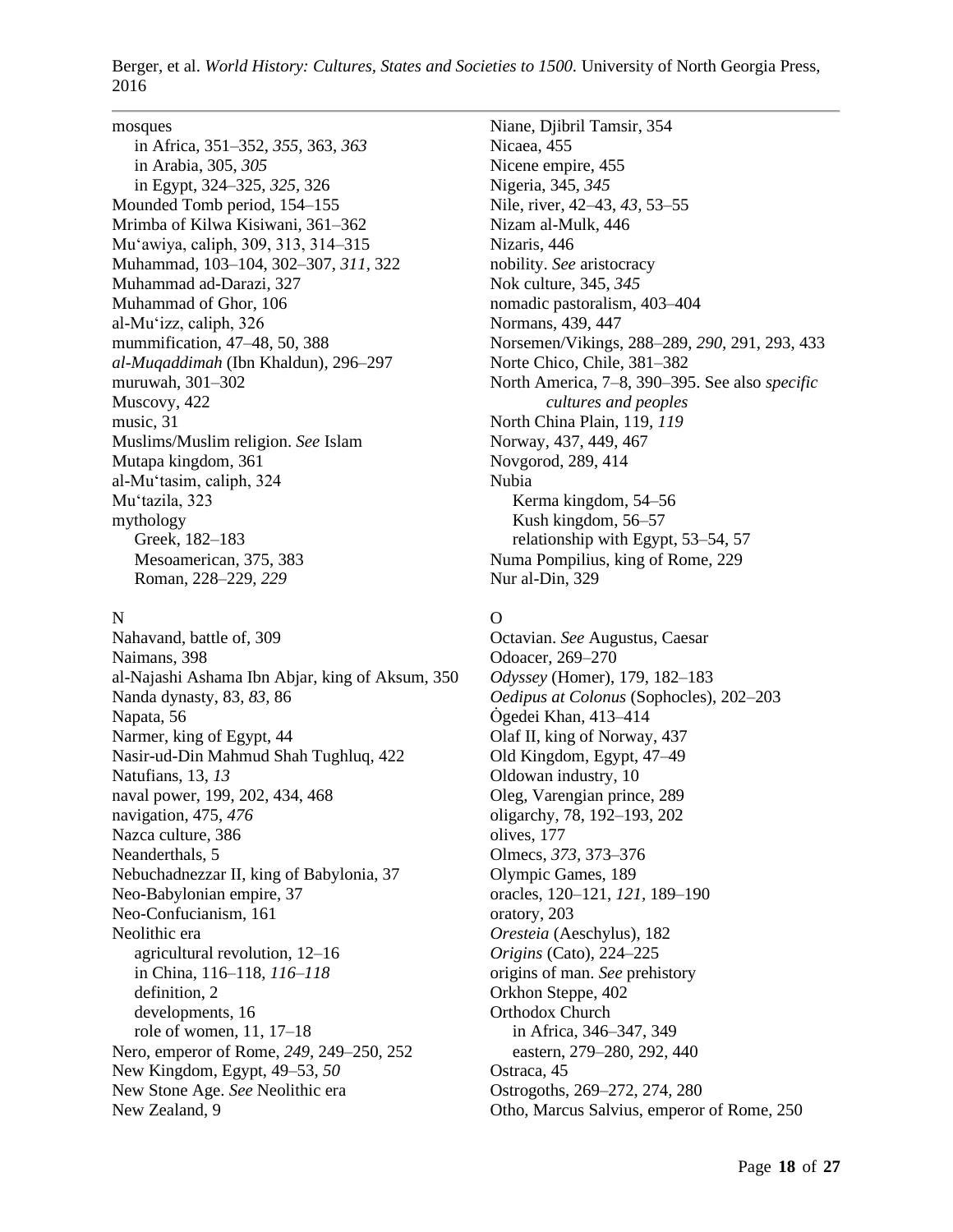Otto I, Holy Roman emperor, 291, 435–436 Ottomans, 422, 468–469, 474 Ottonians, 291, 435–437, *436* Ovid, 246

#### P

Pachacuti Inca Yupanqui, 388, 389 Pacific Ocean, 9 Pacific Ring of Fire, 115 painting cave, 10–11, *11* Chinese, 160, *160* rock, 54 palaces Carolingian, *284,* 285 Chinese, 119, *133,* 134 Greek, 178, 183–184, *184–185* Nubian, 55, *55* papal, 282, 439, 469–470, *470* Roman, 249 Paleo-Eskimos, 8, 395 Paleo-Indians, 392–393 Paleolithic era, 2, 16–17 Palette of Narmer, 44, *44* Pantheon, Rome, 268 papacy 10th century corruption, 291 11th century reform, 439–441 and the Carolingians, 281 emergence of, 270–271 and France, 469–470, *469–470* Great Schism, 470–471 Papal States, 281, 440 Papua New Guinea, 7 papyrus, 45, 53 Paris, 464 parliamentary/representative government, 458–459 Parthenon, Athens, 198, *198* Parthian empire, 241 Parvati, Hindu goddess, 97, *97* Parwan, battle of, 412 *The Passion of the Saints Perpetua and Felicity,* 255 pastoralism, 73–74, 403–404 Pataliputra, India, 82, *82,* 84 Paul the Apostle, 254–256 *Peace* (Aristophanes), 203 Peace of Nicias, 200, 201 peasant uprisings, 468 Pechenegs, 90, 443, 444

Peisistratus, 191 Peloponnesian War, 178, 199–202, *200–201* Pepin, king of the Franks, 281 Pergamon, 209, 210 Pericles, 198–199, 200 Period of Division, China, 140–143 Perpetua and Felicity, Christian martyrs, 218, 255 Persia/Persians and Africa, 361–362 and the Arabs, 309, 320–322, 405 and Byzantium, 275 and Egypt, 275 and Greece, 175, 194–196, *195* and India, 82, *83,* 107 and Islam, 405 and the Mongols, 413, 420 Samanids, 405 Sassanids, 275 and the Turks, 402 Peru climate, 386 geography, 381–382, *382* Machu Picchu, *389,* 389–390 South Coast peoples, 386 See also *specific cultures and peoples* Petrarch, 470, 471 Pharos of Alexandria, 211–212, *212* Pharsalus, battle of, 242, *242* Philetaerus, 210 Philip Augustus, king of France, 454, 457, 464 Philip II, king of Macedonia, 205–206 Philip IV, king of France, 469 Philippi, battle of, 244 philosophy Chinese, 127–130, 144, 161 European, 451–452 Greek, 203, 212–213 *The Phoenician Women* (Euripides), 203 Phoenicians, 171–172 Photius I, saint, patriarch of Constantinople, 286 pictographs, 376 Pierre de Maricourt, 461 pilgrimage, 382–383, 386 pillage and gift system, 281, 290 Ping, king of Zhou, 123 piracy, 433–434 Pisa, 434 Pithekoussai, 171, *172* pithouses, 390 plague, 200, 333, 466, *466* Plato, 180, 203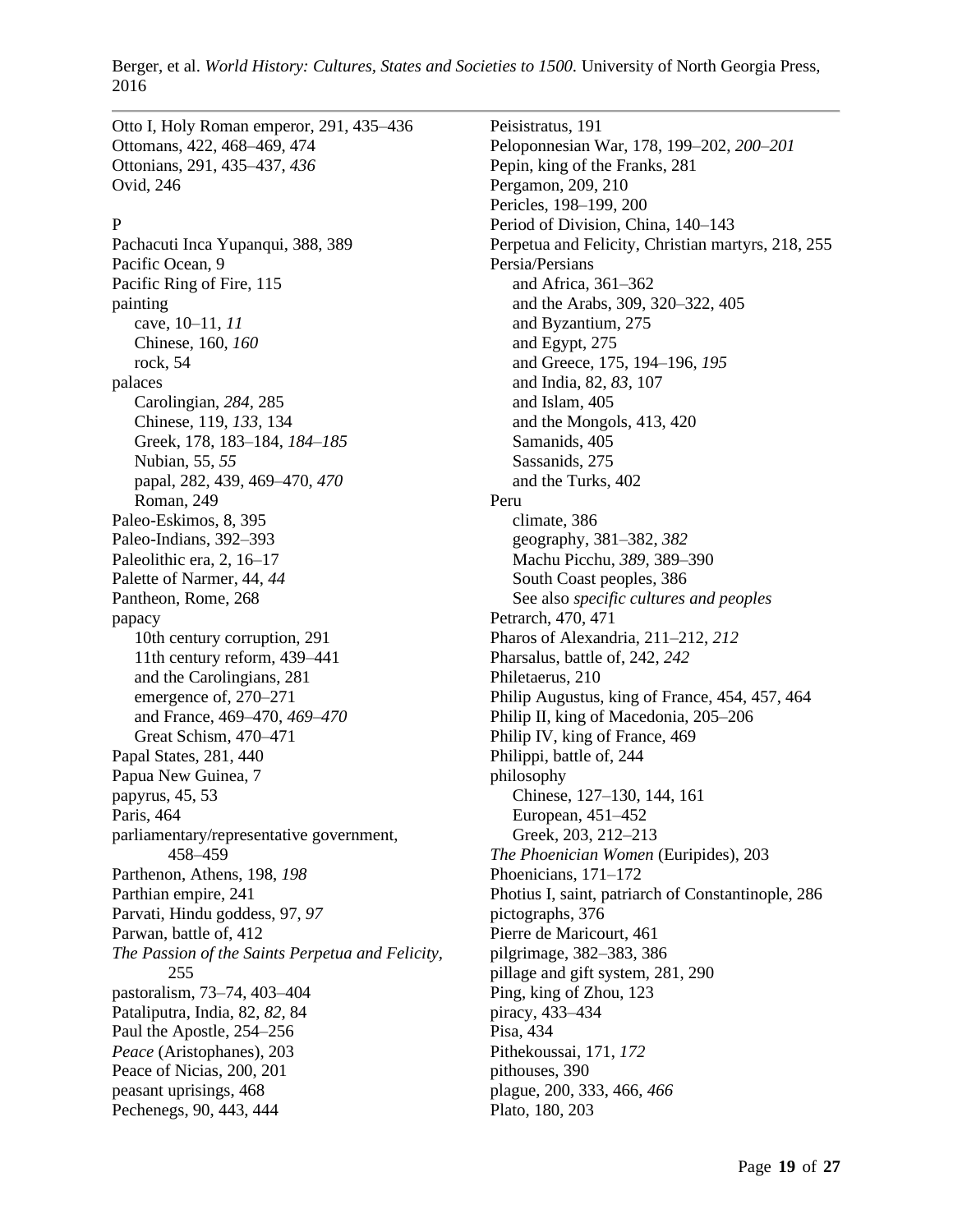Plebeian Council, 230–231 Pleistocene era, 2, 4–5, 7, 10, 12 Pliny the Younger, 226, 252–253 Pliocene epoch, 2, 4 Plutarch, Greek philosopher, 225, 237, 240 poetry Chinese, 164 Indian, 96–97 Roman, 246 Poitiers, battle of, 468 Poland, 437 polis, 175. *See also* city-states political/governmental administration African, 355, 357 Aryan India, 75, 78 Assyrian, 36 Athenian, 190–191, *191–192,* 202 autocracy, 408 Ayllu kinship system, 384, 387–388 bureaucracy (*see* bureaucracy) caliphates, 104–105 Chinese, 122–124, 127, 134–138, 146–148 Cholas, 102–103 civil service, 133, 139, 147, 158, 161 diarchy, 403 dictatorship, 217–218, 240, 243 Egyptian, 49 feudalism (*see* feudalism) Frankish, 281, 290 Greek, 190 Gupta rulers, 98 hegemony, 126, *204,* 205 imperialism (*see* imperialism) Inju, 416 Islamic, 307, 312–313, 321, 333 Mauryans, 88 Mesoamerican, 374, 376 monarchy (*see* monarchy) Mongol, 408, 416 oligarchy, 78, 192–193, 202 parliamentary/representative, 458–459 Roman empire, 224, 247–248, 250–253, 256–259 Roman republic, 224, 230–232, *235–236,* 236–238, 243–245 Spartan, *192,* 192–193 sultanate India, 106–107, *107* Sumerian, 26–29 Timurid empire, 420–421 Polybius, 228 Polynesian settlers, 8–9, *9*

polytheism Arabs, 299–300 Egyptians, 51 Greeks, 188 Indo-Aryans, 75 Romans, 232–233 Sumerians, 27 Pompeii, 226–227, *227* Pompey the Great, *241,* 241–243 Populares, 237–238 population and demography Africa, 339–340, 343 Americas, 376, 377–378, 379 Byzantium, 286 China, 136, 159–160 Egypt, 45–46 Rome, 222 Sumer, 29 Western Europe, 286, *463,* 463–466 Portrait of the Four Tetrarchs, sculpture, 259, *259* Portugal/Portuguese, 337, 351, 365, 474, 475 Poseidon, Greek god, 188 potatoes, 12, 387, 390 pottery Andean, 381, 384, *384,* 386 Chinese, *166,* 167 Greek, 177, *177,* 181, *181,* 187, *187* Japanese, *152,* 153 Mesoamerican, 373 prehistory chronology and overview, 1–2 Africa, 3–4 agriculture and civilization, 12–18 climate and evolution, 4–5 hunting and gathering, 9–11 migration, 5–9, *6* priests Aryan, 75, 78–80 Ethiopian, 348–349 Sumerian, 27–29 printing, 161–162, *162 Prolegomenon* (al-Muqaddimah), 296–297 prophets, 41 Proto-Indo-European languages, *76,* 76–77 Ptolemaic kingdom, 209, 210–211 Ptolemy I Soter, king of Egypt, 210–211 Ptolemy II Philadelphus, king of Egypt, 213 Ptolemy XIII Theos Philopator, 211, 242–243 Ptolemy XIV of Egypt, 211 Publius Cornelius, 237 Pueblo Bonito, New Mexico, 390–391, *391*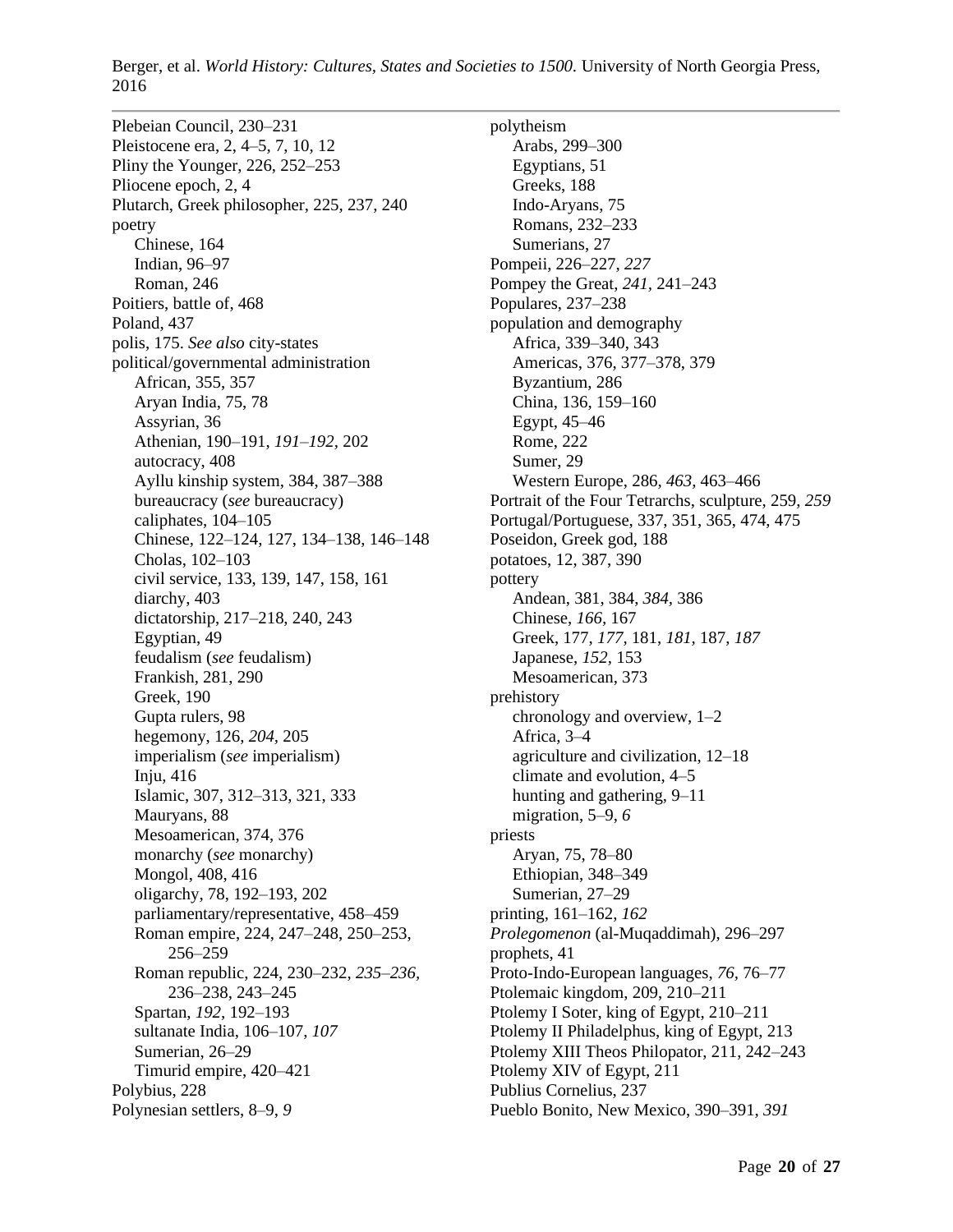# Punic wars, 234, *235,* 235–237 Punjab, 67

Pydna, battle of, 210 Pylos, battle of, 201 Pyongyang, 150 pyramids Egyptian, 47–48, *48* Mesoamerican, 370, 377 Nubian, 57, *57* Pyrrho, Greek philosopher, 213 Pyrrhus, king of Epirus, 235 Pythia, oracle, 189

## $\Omega$

Qadisiya, battle of, 309 Qara Khitai, 398–399 Qin dynasty, 130–134, *131–133* Qin Shi Huang, emperor of China, 112–113, 130–132 Queen's Lyre, 31, *31* Quran, 302–303, *303* Quraysh, 301, *301,* 304 Qutayba ibn Muslim, 405 Qutuz, sultan of Egypt and Syria, 331–333

# R

racism, 360 Rajagriha, India, 81–82, *82,* 83 Rajaraja I, Chola king, 102 Rajendra I, Chola king, 102 Rajputs, 106 Ramayana, 96 Ramses I, king of Egypt, 52–53 Ramses II, king of Egypt, 52–53 Rashid al-Din Hamadani, 419 Rashidun caliphs Abu Bakr, 307 'Ali, 310–311, 312–313 'Umar, 307–310 'Uthman, 310, 312 Ravenna, 280 Raymond, archbishop of Toledo, 451 Raymond IV de Saint-Gilles, count of Toulouse, 428 Raynald of Châtillon, 330 *The Recognition of Shakuntala* (Kālidāsa), 100 Reconquista, 438, *448,* 448–449, 474, 476 Red Sea, 299–300 religion ancestor worship, 121, 376, 388 Andean, 383–384, 388

Brahmanism, 80–81, 94 Buddhism (*see* Buddhism) Chinese (*see* China: religion/philosophy) Egyptian, 50–52 Greek, 188–189, *189* Harappan, 72–73 Hinduism, 95–97 image worship, 278–279, 299–300 Islam (*see* Islam) Judaism, 38–41 Mandate of Heaven, 122, 137–138, 166 pilgrimage, 382–383, 386 polytheism, 75 ritual (*see* ritual) Roman, 232–233, 247, 253–256, 259–260 sacrifice, 369–370, 380, 384 Semitic, 38 shamanism, 369, 375 Sumerian, 27–28 syncretism, 354 Vedic, 75–76, 80–81 Renaissance, 12th century, 451–453 Renaissance, Italian, 471–474 *De Republica* (Cicero), 246 *Res Gestae Divi Augusti* (Augustus), 244, *245,* 246–247 rice Africa, 353 China, 115–116, 153, 160 East Asia, 116 India, 78 Japan, 153 Richard I, king of England, 454 *Rig Veda,* 73–75, 80 Ristvet, Lauren, 12 ritual Brahmins, 80 Daoists, 130 Egyptian, 50, 56 Islamic, 303–304 Mesoamerican, 370, 380 robust Australopithecines, 4 rock painting, 54 Roman Catholic Church cardinals of, 469 Christian mission, 278 controversy and split from Orthodox Church, 440 Dominicans, 460 in France, 469–470, *470* Franciscans, 460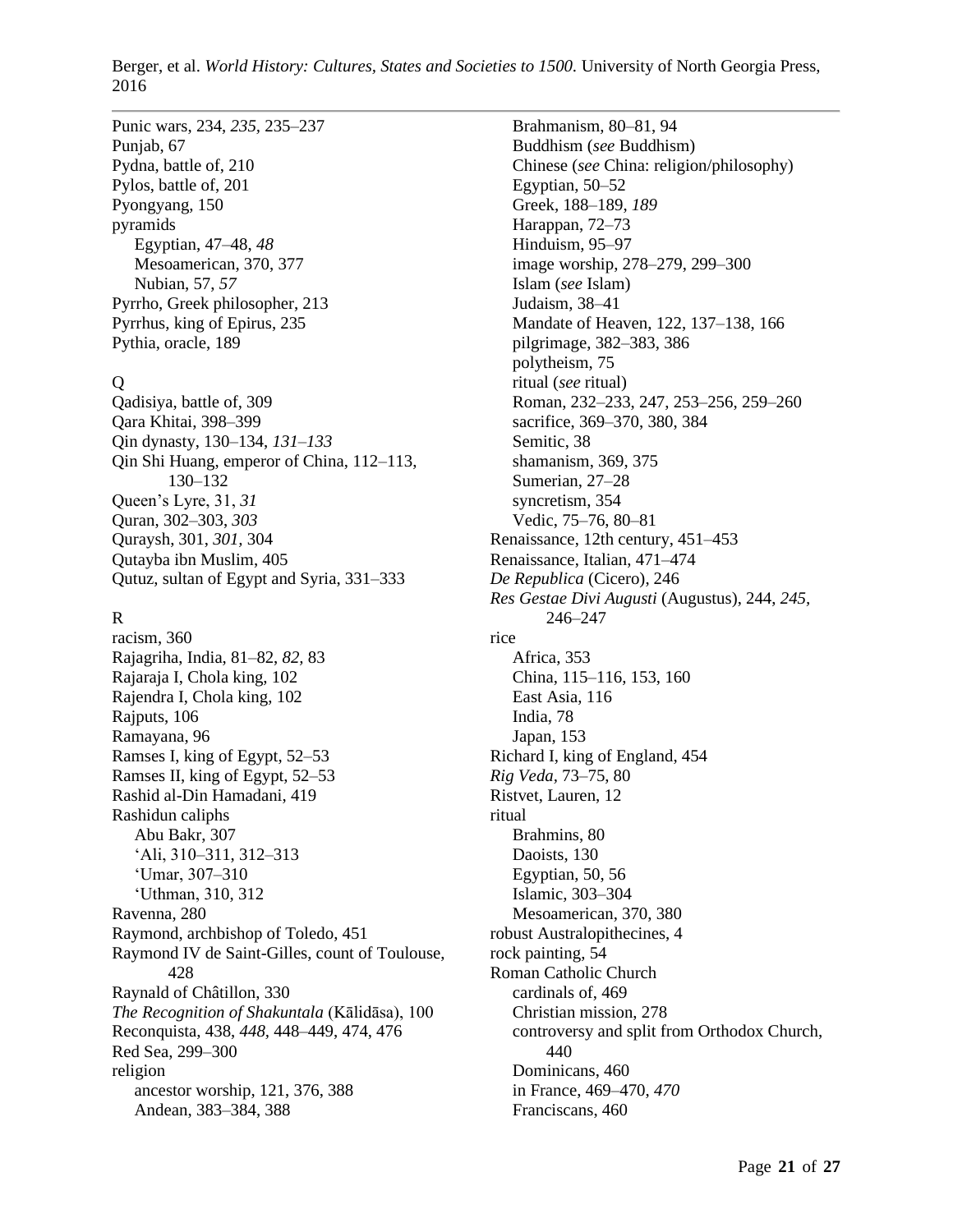and the Franks, 271, 281, 283–285 Investiture controversy, 440–441 papacy, 270–271, 291, 439–442 reform in the 11th century, 439–442 Roman empire abandonment of Britain, 277 barbarian invasions, 262–263, 269–270, *270* bureaucracy, 247–248, 258–259 and Christianity, 247, 253–256, 259–260, 268 coinage debasement, 257 collapse of western empire, 262–263, *263* decline of, 261–262 division into eastern and western empires, 262, *262* eastern empire after the fall of the western empire (*see* Byzantine empire/Byzantium) economy, *251,* 252, 257–258 fire (64 CE), 249 Five Good Emperors, period of, 252 Flavian dynasty, 251–252 founding of, 244–245 Four Emperors, year of, *250,* 250–251 and Gaul, 271 Holy (*see* Holy Roman empire) infrastructure, 223–224 and the Jews, 252 Julio-Claudian dynasty, 247–250 military, 250–252, 259–260, *260* Pax Romana, 247, 253 periphery of, 252–253 politics and government, 224, 247–248, 250–253, 256–259 Praetorian Guard, 248–249 revolts, 249 successor kingdoms to the western empire, 269–271, *270* Tetrarchy, 258–259, *258–259* third-century crisis, 256–257, *257* Vandal sack of, 262 Visigothic sack of, 261–262 Roman republic Augustan age, 244–247 and Carthage, 235–237 civil war of Caesar and Pompey, 241–243, *242* civil war of Marius and Sulla, 238–240 coins, 243, *243* conspiracy of Catilina, 240 decline and fall of, 224, 237–247 early and middle republic, 224, 227–228, *228,* 230–237 and Egypt, 222, 242–244

First Triumvirate, 241 and Greece, 235, 245–246 and Latin League, 234 law, 231, 237–238 literature and drama, 245–246 and Macedon, 235 marriage, 231 military, 233–237, *234–236,* 238–240, *239, 242,* 242–243 politics and government, 224, 230–232, *235–236,* 236–238, 243–245 provinces, *236,* 236–237 Punic wars, 234, *235,* 235–237 Samnite wars, 234 Second Triumvirate, 243–244 Social War, 237–238 temples, *246,* 246–247 Romanos IV Diogenes, 443 Romanus I Lecapenus, Byzantine emperor, 328 Rome, ancient chronology (753 BCE-395 CE), 217 cultural values and beliefs, 217–218, 230 founding myth, 228–229 geography and topography, 221–224, *222–223* historical periods, 224 historical sources, 224–227, *226* monarchy, 224, 229–230 Paul in, 254–256 Peter in, 270, 439–440 religion, 232–233 *See also* Roman empire; Roman republic Romulus and Remus, myth, 228–229, *229* Romulus Augustulus, emperor of Rome, 256, 263 Rubicon, river, 242 ruralization, 271, 275 Rurik, Norse leader, 289 Rus, 289 Russia, 413–414 rye, 12–13

# S

sacrifice, 369–370, 380, 384 Sahara, desert, 42, 54 Sahel, 351, *352* Sahul, 7 St. Peter's Basilica, 267–268 Saladin, sultan of Egypt and Syria, 449, 451, 453–454 Salah al-Din (Saladin), 328–331 as-Salih Ayyub, 331 Saljuqs, 328, 433, 443–444, 446, 458, 461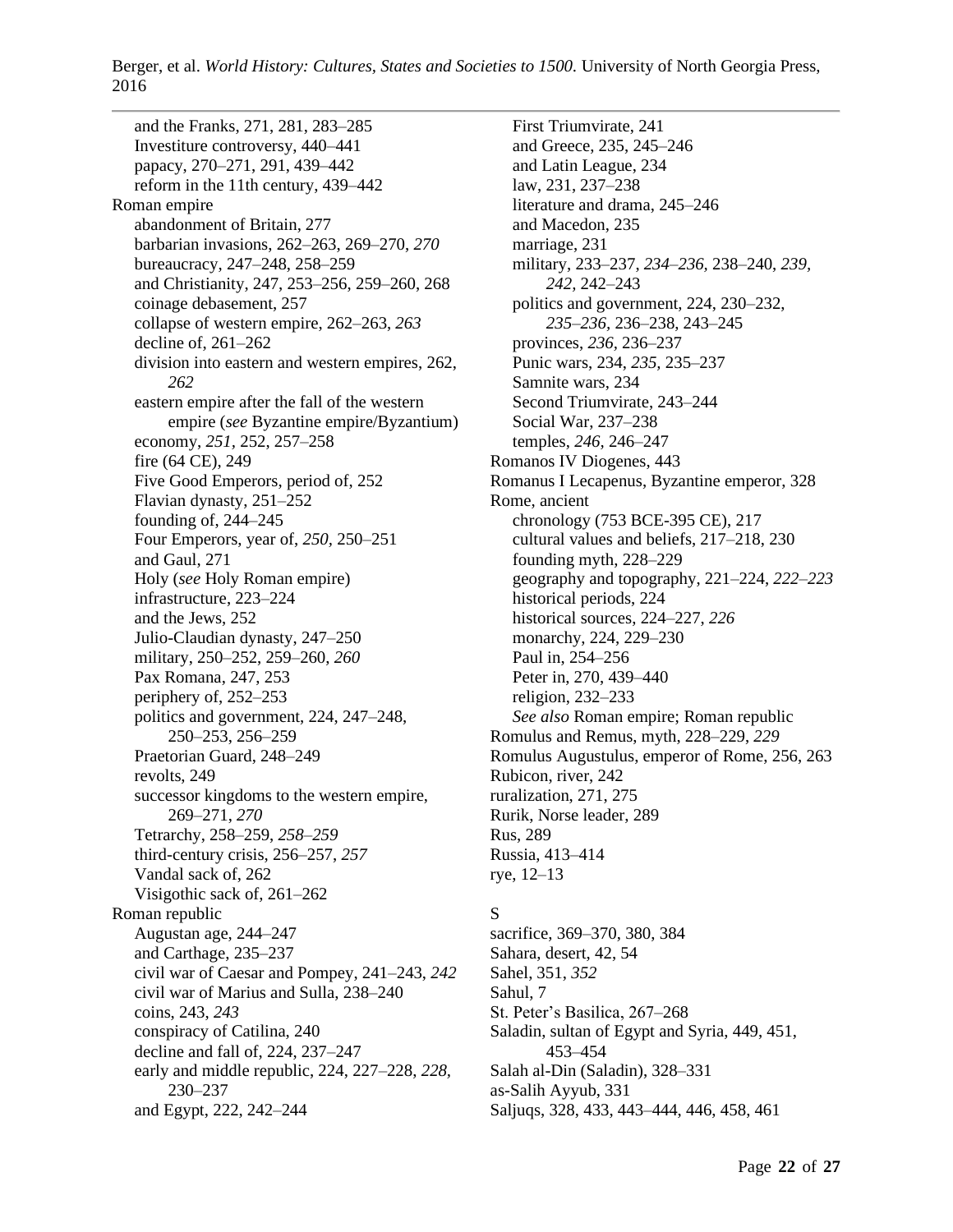Sallust, 225, 237 salt, 352 Samanids, 405 Samarkand, 411 Samnium/Samnites, 234 Samoa, 9 Samudra Gupta, 98–99 San Lorenzo, Mexico, 374–375 Sanskrit, 74, *76,* 76–77 Santa Maria del Fiore, 472, *472* São Jorge da Mina, 476 Sargon of Akkad, 31–32 Sassanids, 272, 275 Satavahana kingdom, 91, *91* Saul, king of Israel, 40 Saxons, 277–278, 281–282, 287, 291 Scandinavia government, 458 Norsemen/Vikings, 288–289, *290,* 291, 293 state formation, 437 scholar-officials, 161 scholasticism, 460–461 science European, 461–462 Greek, 212, *212* Indian, 100 Mongol, 419 Scipio Nasica Serapio, P. Cornelius, 237 script. *See* writing Scriptures, Hebrew, 38–40, 213 sculpture African, 345, *345* Buddhist, *99,* 100 Chinese, *112,* 112–113 Greek, 190, *190* Indian, *71–72,* 71–73 jade, 374 Olmec, 373–375, *375* Roman, 259, *259* stone, 373–375, *375* seals, 71–73 Second Council of Nicaea, 279 Second Intermediate Period, Egypt, 49 secondary state formation, 152 Sejanus, 248 Seleucid empire, 209 Seleucus I Nicator, 87 Sellards, Elias, 1 Senate of the Roman Republic, 230–232, 237–238 Septimius Severus, emperor of Rome, 255 Septuagint, 213

Serbia, 469 serfdom, 101, 432, 464, 467 Severus Alexander, emperor of Rome, 256 Shajar al-Durr, 331 shamanism, 150, 369, 375 Shang dynasty, 116, *116,* 118–121, *119–120* Shang Yang, 132–133 Sharia law, 307 Sheba, queen of, 345–347, *346* sheep, 14, 18, 42, 55, 69 Shias, 312, 316 Shinto, 155–156 shipbuilding, 288, *289* shipping, 71, 92–93 Shiva, Hindu god, 97, *97,* 103 Shōtoku Taishi, 155 Shudra, Hindu varna, 79–80 Shunga dynasty, 89–90, *91* Sicilian Expedition, *201,* 201–202 Sicily, 439 Siege of Jerusalem, 428–429 Siffin, battle of, 313, *314* Silk Road, *92,* 92–93, 138–139, *139,* 399, *399,* 405, 419, 421 Silla dynasty, 149, 150, *151,* 151–152 silver, 177, 291 Sindh, Pakistan, 67 slavery/slaves in the Americas, 364 in ancient Egypt, 47 Athenian, 190 Byzantium, 286 slave trades, 343, 347, 364, 476 Slavs, 275, 289, 435 Sleeping sickness (Trypanosomiasis), 339–340 Social war, Roman republic, 237–238 Socrates, 203–204 Solomon, king of Israel, 40–41, 346–347 Solomonic dynasty, 346–347 Solon, 190–191 Song dynasty, 157–164, *158–159,* 166 Songhai empire, *354, 356,* 357–358 Sophocles, 202–203 South America, 7–8. See *specific cultures and peoples* South Coast peoples, Peru, 386 Spain/Spanish and the Almohads, 457 in Americas, 369, 379 civil war, 468 government, 458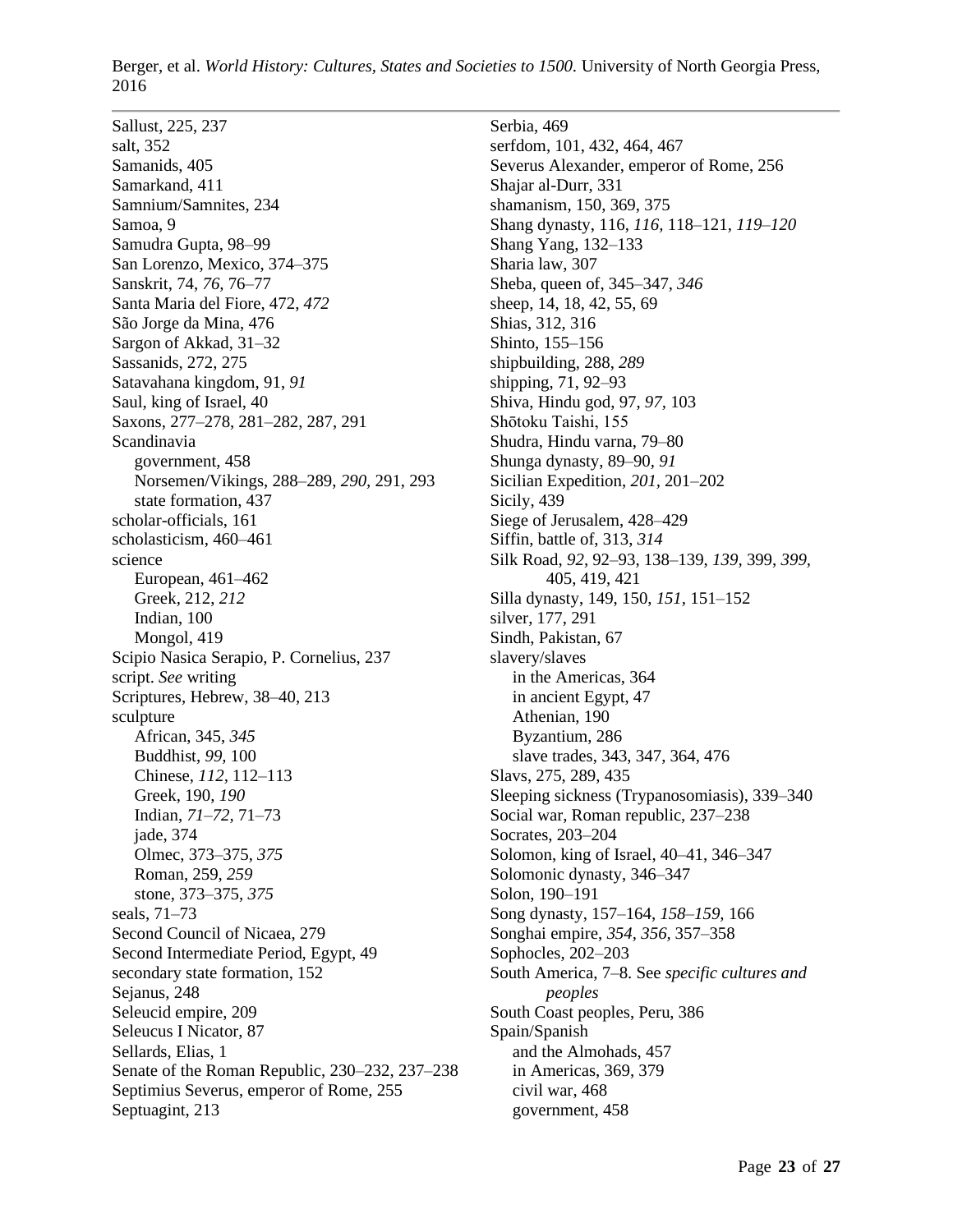Muslim, 280, 321, 438–439, 474 and North America, 476 Reconquista, 438, *448,* 448–449, 474, 476 statehood, 476 Sparta, 176, 192–193, *192–193,* 199–202 squash, 372, 390 Sri Lanka, 67 statehood, 437 stelae, 33, *33,* 349–350, *350,* 375, 376, *376* steppe peoples, 290, 402 stone sculpture, 373–375, *375* Sübedei, 412 Suetonius, 225, 248–249 Sufism, 333, 406 sugar, 476 Sui dynasty, 142–143, *143* Suiko, empress of Japan, 155 Sulla, Lucius Cornelius, *239,* 239–240 Sumerian King List, 28, *28* Sumer/Sumerians civilization structure, 26–29 demography, 29 land ownership, 30 literature, 30–31 marriage, 30 mathematics, 29–30 music, 31 slavery, 28–29 temples, 27–28 writing system, *29,* 29–30 Sun Tzŭ, 126–127 Sundiata Keita, emperor of Mali, 354–355 Sunni Ali, 357 Swahili people, 361–365, *362* Sweden, 467 sweet potatoes, 372 Sylvester II, pope, 451 syncretism, 354 Syr Darya, 402 Syracuse, Sicily, 201 Syria/Syrians and the Arabs, 308–309, 315 Hellenization, 209–210 Jacobite Syrian Church, 310

### T

al-Tabari, Persian scholar, 322 Tacitus, Roman historian, 224–225, 228, 247–248, 250–251 Taizong, emperor of Song, 157 Taizu, emperor of Song, 157

Talas River, battle of, 405 Tamil culture, 102 Tang Code, 148 Tang dynasty, 146–149, *147,* 156, *157* Tarain, battle of, 106 Tarquin Superbus, Lucius, king of Rome, 229, 234 Tawahedo Church, 346–347 taxation African, 353, 357, 365 Arab, 310, 318, *318* Chinese, 136, 141–142, 148, 159 Egyptian, 44–45, 49 English, 291, 448, 458–459 Frankish, 281 Greek, 197–198 Indian, 86, 107 Mongol, 419 post-Roman empire, 271, 276–277 technology, 461 temples African, *347,* 347–348 Andean, 382–384, 390 Greek, 188–189 Indian, *96,* 97, 103, *103* Jewish, 40 Mesoamerican, 380 Roman, *246,* 246–247 Sumerian, 27–28 Temujin (Genghis Khan), *407,* 407–413 Tenochtitlán, Aztec capital, 369, 379, *379* Teotihuacán site, Mexico, 370, 377–378 Terracotta Warriors, sculpture, *112,* 112–113 Tetrarchy, Roman empire, 258–259, *258–259* Texcoco de Mora, Mexico, 380 textiles, 167 Thanjavur, India, 103 Thebes/Thebans, 201, *204,* 205–206 theme system, 278, 293–294, *294,* 443 Themistocles, 196 Theodora, Byzantine empress, 279 Theodoric, king of the Ostrogoths, 270–271 Theodosius I, emperor of Rome, 260, 262 Theophilos, Byzantine emperor, 279, 286 Theravada Buddhism, 93, *95* Thermopylae, battle of, 175, 196 Thessaly, Greece, 175 Third Macedonian War, 210 Thirty Years' Peace, 199 Thomas Aquinas, saint, 460–461, *461* three field system, 435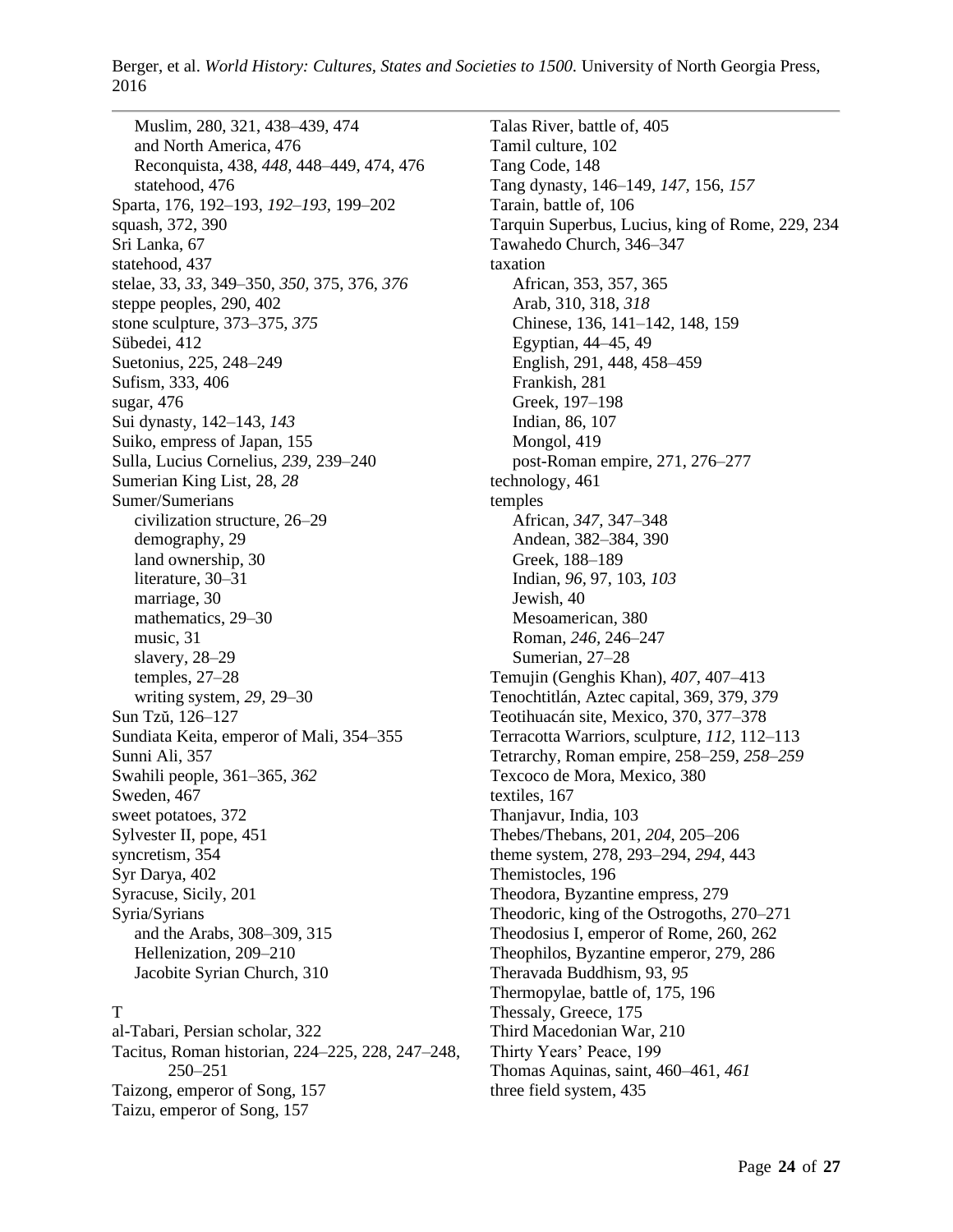Three Kingdoms period, China, 141, *141,* 149, 150–151, *151* Thucydides, 180, 199, 200 Tiber, river, 221 Tiberius, emperor of Rome, 247–248, *248* Tierra del Fuego, 8 Tigris, river, 25–26 Tikal site, Guatemala, 376, 377–378 Timbuktu, Mali, 352, 356 Timur/Timurid empire, *420–421,* 420–423 Titus, emperor of Rome, *251,* 252 Tiwanaku culture, 387 Tokhtamysh, 422 Toltecs, 370, 377–378 Tolui, 413 tombs African, 352, *358* Chinese, *112,* 112–113, 119, *119* Egyptian, 50, *51* Japanese, 154, *154* Korean, 150, *151* Nubian, 55–56 *See also* pyramids Tonga, 8–9 tools bronze, 178 iron, 56, 78, 353, 434–435 Paleo-Eskimo, 395 prehistoric, 8, 10, *10* Topa Inca Yupanqui, 388 Tours, battle of, 281 trade African, 347–348, 350, 352–353, *353,* 360–361, 362–363 Americas and, 374, 377, 378, 394 Arab, 300, 321 Chinese, 138–139, *139* and economic growth, 433–434, *434* Egyptian, 49 Ethiopian, 348, 350 European, 275–276, 291, 433–434, *434* Greek, 183, 189–190 Indian, 70, 84, 89, *92,* 92–93 Indian Ocean world, 364 and Islam, 364 Mamluks, 324, *324* maritime, *92,* 92–93, 189–190, 434 Mesopotamian, 26, *26* Mongol, 419–420 Nubian, 54 Portuguese, 365, 476

revolts, 325, 364 Roman, 251, *251,* 255 Silk Road, *92,* 92–93, 138–139, *139,* 399, *399,* 405 slave trades, 343, 347, 364, 476 Sumerian, 29, 32 trans-Saharan, 353, *353* Turkic soldiers, 105 Trajan, emperor of Rome, 222, 252–253 Transoxiana, 401–402, 405, 406 Treaty of Hudaybiyyah, 306 Treaty of Verdun, 287 Trebizond, 455 Trench, battle of the, 306, *307* tribe, as term, 343–344 tributary overlordship, 99 Tripoli, 447 triumvirates, 241, 243–244 Trojan War, 172, 182–183 Trypanosomiasis (Sleeping sickness), 339–340 Tula, Mexico, 378 Turkic peoples and Anatolia, 328 and Byzantium, 328, 443–444 as equestrians, *404,* 404–405 in India, 105 migrations of, 402–405 and the Mongols, 406–408, 416–417 as nomads, 403–404 and the Persians, 402 as slave soldiers in India, 105 social structure, 403 warfare, *404,* 404–405 Xiongnu people, 402 turnover-pulse hypothesis, 4 turquoise, 391 Tutankhamen, king of Egypt, 50, *51* Twelfth-Century Renaissance, 451–453 Twelve Tables, Roman law, 231 Tyranny of the Thirty, 202 tyrants, Greek, 190–191

## $U$

Uhud, battle of, 306, *306* 'Umar, caliph, 307–310 'Umar II, caliph, 319 Umayyad caliphate, 104–105, 314–319, *315* United Kingdom of Israel, 40–41, *41* universities, 452–453, 461 Upanishads, 80–81 Upper Egypt, 43, 44, *46*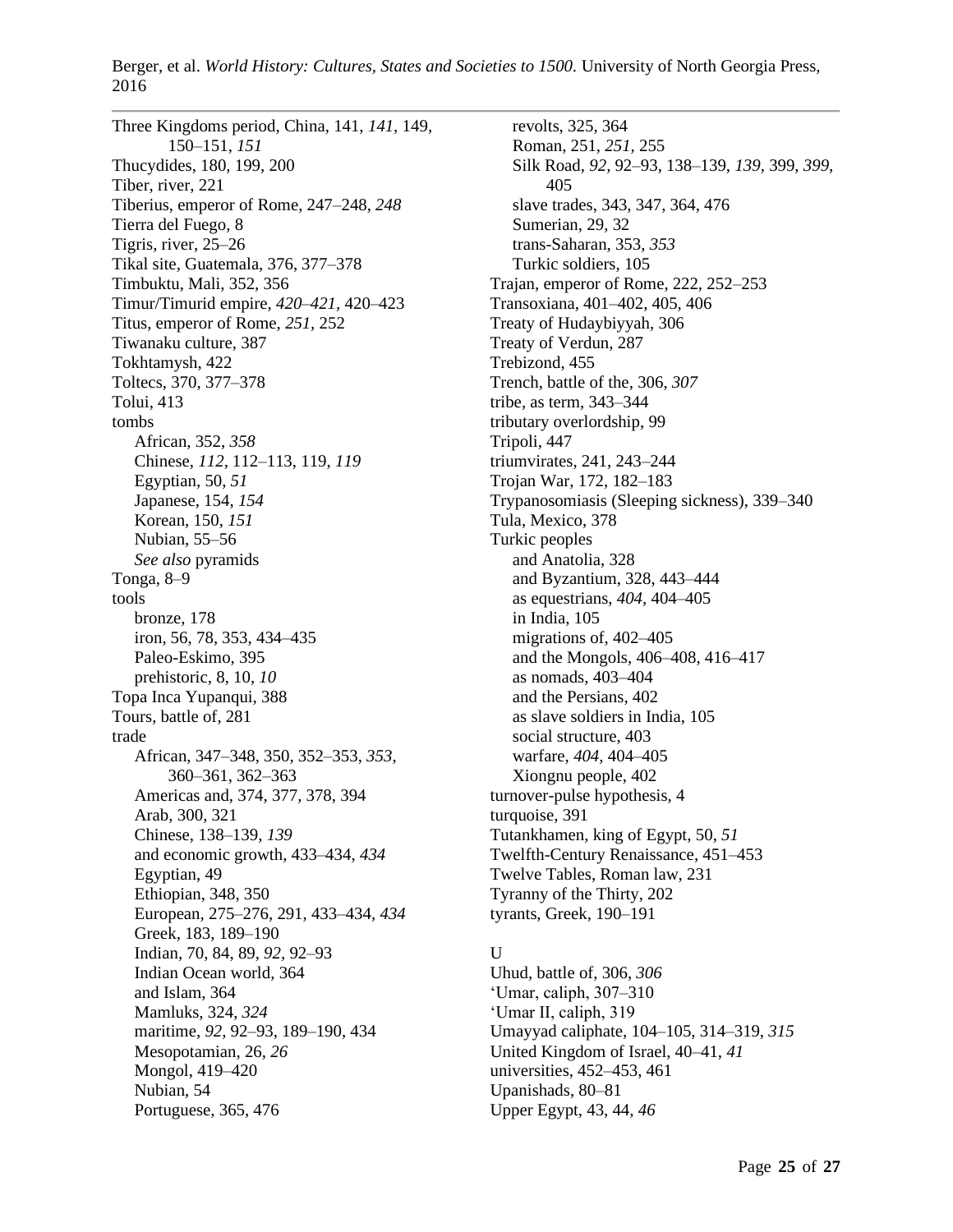Upper Nubia, *54,* 54–55 Urban II, pope, 328, 444–445 Urban VI, pope, 470 urbanization China, 160 India, 81, 84 Indus Valley, 70–72 Mesoamerica, 377–378 western Europe, 433–434 Urgench, 411 'Uthman, caliph, 310, 312 Uzbeks, 423

#### V

Vaishya, Hindu varna, 79 Valla, Lorenzo, 473 Valley of Mexico, 377–378 Valley of the Kings, Egypt, 50 Vandals, 269, 271, 273 varna social system, 78–80, 84 Vasco da Gama, 333 Vedic Age early, 73–77, *74* late, 77–81, *79* Veii, 234 Venice/Venetians, 434, 454–455, 468 Venus, Roman goddess, 233 Verdun, treaty of, 287 Vergil, 226 Vespasian, emperor of Rome, 250–252 Vesuvius, 226–227, *227* Vindex, Gaius Julius, 249–250 Virgil, 246 Vishnu, Hindu god, 97 Visigoths, 261–262, 269–271, 280 Vitellius, Aulus, emperor of Rome, 250 Vladimir the Great, 293, *293* volcanoes, 115, 226–227, 377

### W

War of the Roses, 474 Ware, Rudolph, 351 warfare Assyrian, 35 Chinese, 124–127, 133–134, 142 Holy war, 444 hoplites, 187–188 horses used in, *404,* 404–405, 432 invention of, 16 Japanese, 154 just war doctrine, 444

Mesoamerican, 378 militaries (*see* militaries) Mongol, 404–405 *See also* specific wars and battles warming, global, 4–5, 12 Warring States period, 124–127, *125, 132* warrior aristocracy, 271, 286–287, 432 Wars of the Diadochi, 209, *209* weapons bronze, 178 Chinese, 126, 162, *162* European, 468 Greek, 187, 200 iron, 35, 56, 353 Macedonian, *205,* 206 Mongol, 404 Neolithic, 14–16, *16* Wei dynasty, 141, *141,* 141–142 Wei River Valley, 122, *124,* 131 Wen, duke of Zhou, 122 Wen, emperor of Sui, 143, 146 Wen, king of Zhou, 122 Wessex, 291 West Asia, 13–16 Western Deffufa, Kerma, 55, *55* Western Sudan, *351,* 351–352 wheat, 12–13, 42, 69, 176 White Nile, river, 42, *43* William the Conqueror, 447 wine, 463 women African, 363 Andean, 389 Arab, 322–323 Chinese, *163,* 163–164 and Christianity, 255, 287 Egyptian, 46–47 European, 464 Frankish, 287 Greek, 181 Indian, 75, 96 Neolithic, 17–18 writing Byzantium, 286 Chinese, 149 Cretan, 184 cuneiform, *29,* 29–30 Egyptian, 44–45 Frankish, 285 Greek, 171–172, *172,* 185, *186* hieroglyphs, 44–45